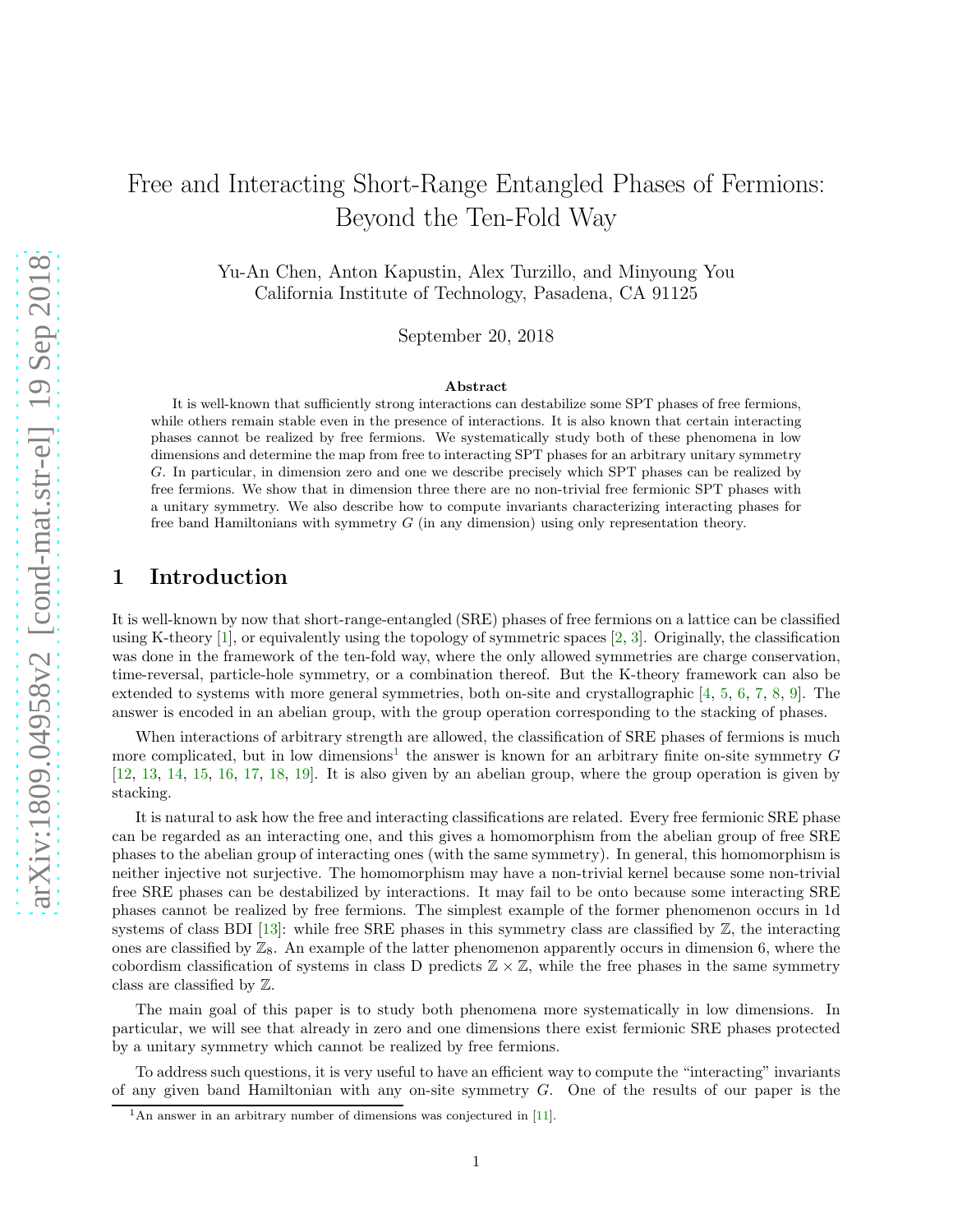computation of these invariants for arbitrary 0d and 1d band Hamiltonians. We also propose a partial answer in the 2d case. In the 1d case, we identify one of the invariants as a charge-pumping invariant.

Another goal of this paper is to describe the classification of free fermionic SRE phases with a unitary on-site symmetry  $G$  in arbitrary dimensions. We show that in any dimension representation-theoretic considerations reduce the problem to classifying systems of class D, A, and C. The solution of the latter problem is well-known. The key step in the derivation is reduction from a general symmetry  $G$  to a tenfold symmetry class. Such a reduction is not new and has been described in detail in Ref. [\[20\]](#page-16-4). But since the authors of [\[20\]](#page-16-4) work with complex fermions, and for our purposes it is more convenient to use Majorana fermions, we give a new proof of the reduction.

When we consider systems with symmetries other than the ten-fold way symmetries, it is no longer useful to adopt the ten-fold way nomenclature. For example, a fermionic system with a  $U(1) \times G$  symmetry, where the generator of  $U(1)$  is the fermion number, can equally well be regarded as a symmetry-enriched class A system and as a symmetry-enriched class D system. On the other hand, the distinction between unitary and anti-unitary symmetries remains important. If we denote by  $\tilde{G}$  the total symmetry group (including the fermion parity  $\mathbb{Z}_2^F$ ), this information is encoded in a homomorphism

$$
\rho: \hat{G} \to \mathbb{Z}_2. \tag{1}
$$

We also need to specify an element  $P \in \hat{G}$  which generates the subgroup  $\mathbb{Z}_2^F$ . This elements satisfies  $P^2 = 1$ and is central.<sup>[2](#page-1-0)</sup> Since P is unitary, we must have  $\rho(P) = 1$  (here we identify  $\mathbb{Z}_2$  with the set  $\{1, -1\}$ ). The symmetry of a fermionic system is encoded in a triplet  $(G, P, \rho)$ . For example, class D systems correspond to a triplet  $(\mathbb{Z}_2, -1, \rho_0)$ , where  $\rho_0$  is the trivial homomorphism (sends the whole  $\hat{G}$  to the identity), while class A systems correspond to a triplet  $(U(1), -1, \rho_0)$ . In this paper we study only systems with unitary symmetries, i.e. we always set  $\rho = \rho_0$ . We allow  $\hat{G}$  to be an arbitrary compact Lie group, with the exception of section 3.3, where  $\tilde{G}$  is assumed to be finite.

A mathematically sophisticated reader might notice that many of our results on the classification of free systems can be naturally expressed in terms of equivariant K-theory. The connection between free systems with an arbitrary (not necessarily on-site or unitary) symmetry and equivariant K-theory has been studied in detail in [\[8\]](#page-15-7). However, in this paper we prefer to use more elementary methods, such as representation theory of compact groups. This has the advantage of making clear the physical meaning of K-theory invariants, which is crucial for the purpose of comparison with interacting systems.

The content of the paper as follows. In Section [2,](#page-1-1) we derive the classification of free SRE phases with a unitary symmetry G in an arbitrary number of dimensions. In particular, we show that for  $d = 3$  all such phases are trivial. In Section [3](#page-5-0) we describe the map from free to interacting SRE phases for  $d = 0, 1$ , and 2. Appendices [A](#page-11-0) and [B](#page-12-0) contain some mathematical background. In Appendix [C](#page-13-0) we show that one of the invariants for free 1d SPT systems can be interpreted as a charge-pumping invariant.

A. T. is grateful to N. Strickland, M. Grant, and M. Wendt for their answers to the MathOverflow question Ref. [\[21\]](#page-16-5). This research was supported in part by the U.S. Department of Energy, Office of Science, Office of High Energy Physics, under Award Number [de-sc0011632.](http://arxiv.org/abs/de-sc/0011632) The work of A. K. was partly performed at the Aspen Center for Physics, which is supported by National Science Foundation grant PHY-1607611. A. K. was also supported by the Simons Investigator Award.

## <span id="page-1-1"></span>2 Free fermionic systems with a unitary symmetry

#### 2.1 Reduction to the ten-fold way

In this section we show that the classification of free fermionic SRE systems with a unitary symmetry  $\tilde{G}$ in dimension  $d$  reduces to the classification of systems of class D, A, and C in the same dimension. For simplicity, we first show this for 0d systems. The general case is easily deduced from the 0d case. The group G is assumed to be a compact Lie group. This includes finite groups as a special case.

<span id="page-1-0"></span><sup>2</sup>Centrality is equivalent to the assumption that all symmetries are bosonic, i.e. do not change fermions into bosons or vice versa.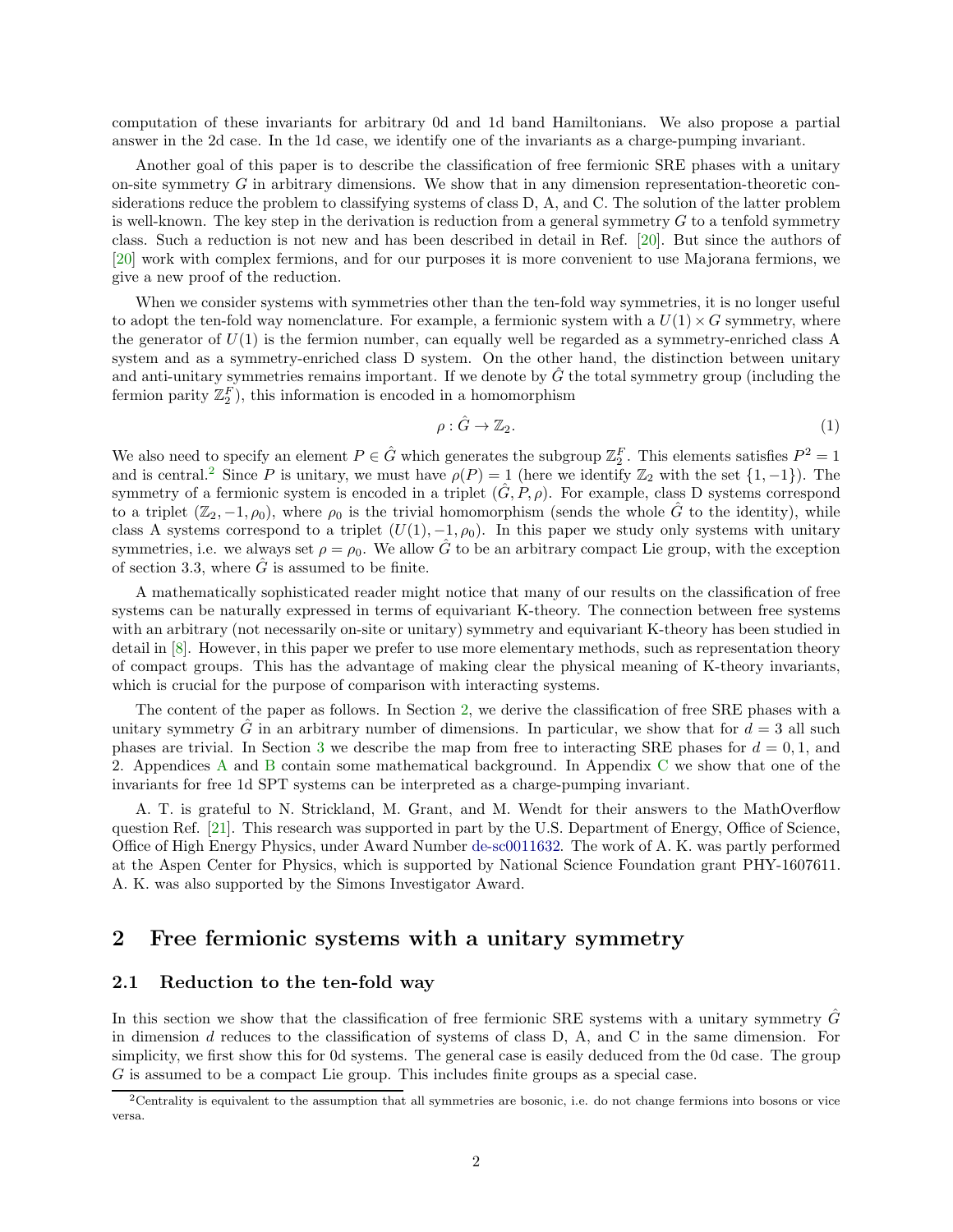Consider a general quadratic 0d Hamiltonian

$$
H = \frac{i}{2} A_{IJ} \Gamma^I \Gamma^J,\tag{2}
$$

where  $A_{I,I}, I, J = 1, \ldots, 2N$  is a real skew-symmetric matrix and  $\Gamma^I$  are Majorana fermions satisfying

$$
\{\Gamma^I, \Gamma^J\} = 2\delta^{IJ}.\tag{3}
$$

Suppose the Hamiltonian is invariant under a linear action of a group  $\hat{G}$ :

$$
\hat{g}: \Gamma^I \mapsto \widehat{R}(\hat{g})_J^I \Gamma^J. \tag{4}
$$

This defines a homomorphism  $\widehat{R} : \widehat{G} \to O(2N)$ .

Let us decompose  $\widehat{R}$  into real irreducible representations of  $\widehat{G}$ . Suppose the irreducible representation  $r_{\alpha}$  enters with multiplicity  $n_{\alpha}$ . The sum of all these copies of  $r_{\alpha}$  will be called a block. It is clear that the Hamiltonian can only couple the fermions in the same block, so the matrix A is block-diagonal.

Let us focus on a particular block corresponding to an irreducible real representation  $r$ . There are three kinds of real irreducibles which are distinguished by the commutant of the set of matrices  $r(\hat{g})$ ,  $\hat{g} \in \hat{G}$  [\[22\]](#page-16-6). By Schur's lemma, this commutant must be a real division algebra, so we have irreducibles of type R, C and H, corresponding to the algebras of real numbers, complex numbers, and quaternions. The corresponding block  $A_r$  can be thought of as an operator on the space  $r \otimes \mathbb{R}^n$ , where n is the multiplicity of r.  $\hat{G}$ -invariance of the Hamiltonian implies that this operator commutes with the  $G$ -action. The resulting constraint on  $A_r$ depends on the type of the representation  $r$ .

If r is of R-type, only scalar matrices commute with all  $r(\hat{g})$ . (Hence  $r \otimes_{\mathbb{R}} \mathbb{C}$  is a complex irreducible representation of  $\tilde{G}$ . This is an equivalent characterization of R-type irreducibles.) Hence  $A_r$  must have the form

$$
A_r = 1 \otimes Y_r,\tag{5}
$$

where  $Y_r$  is a real skew-symmetric matrix of size  $n \times n$ . There are no further constraints on Y, so such a block can be thought of as describing dim r copies of a system of class D.

If r is of C-type, then the algebra of matrices commuting with all  $r(\hat{g})$  is spanned by 1 and an element J satisfying  $J^2 = -1$ . Since  $J^T$  must be proportional to J, this means that  $J^T = -J$ . The most general  $\hat{G}$ -invariant  $A_r$  must have the form

$$
A_r = 1 \otimes \mathcal{A} + J \otimes \mathcal{B},\tag{6}
$$

where  $A$  is skew-symmetric and  $B$  is symmetric. We can equivalently parameterize such a Hamiltonian by a complex Hermitian matrix  $h = \mathcal{B} + i\mathcal{A}$ . Upon complexification, we can decompose r into eigenspaces of J with eigenvalues  $\pm i$ . These eigenspaces are complex irreducible representations of  $\tilde{G}$ , and it is clear that they are conjugate to each other. We will denote them q and  $\bar{q}$ . (An equivalent definition of a C-type representation is that  $r \otimes_{\mathbb{R}} \mathbb{C}$  is a sum of two complex irreducible representations q and  $\bar{q}$  which are complexconjugate and inequivalent). The  $n \cdot \dim r$  Majorana fermions can be equivalently described by  $\frac{1}{2}n \cdot \dim r$ complex fermions  $\Psi_k^a$ ,  $a = 1, \ldots, n$ ,  $k = 1, \ldots, \frac{1}{2}$ dim r satisfying the commutation relations

$$
\{\Psi_k^a, \bar{\Psi}_l^b\} = \delta_b^a \delta_k^l. \tag{7}
$$

In terms of these fermions, the Hamiltonian takes the form

$$
H = \sum_{k,a,b} \bar{\Psi}_k^b h_a^b \Psi_k^a.
$$
 (8)

Thus a C-type block can be thought of as describing  $\dim q = \frac{1}{2} \dim r$  copies of a system of class A.

If r is of  $\mathbb{H}$ -type, then the algebra of matrices commuting with all  $r(\hat{g})$  is spanned by 1 and three elements  $I, J, K$  which are skew-symmetric and obey the relations

$$
I^2 = J^2 = K^2 = -1, \quad IJ = K. \tag{9}
$$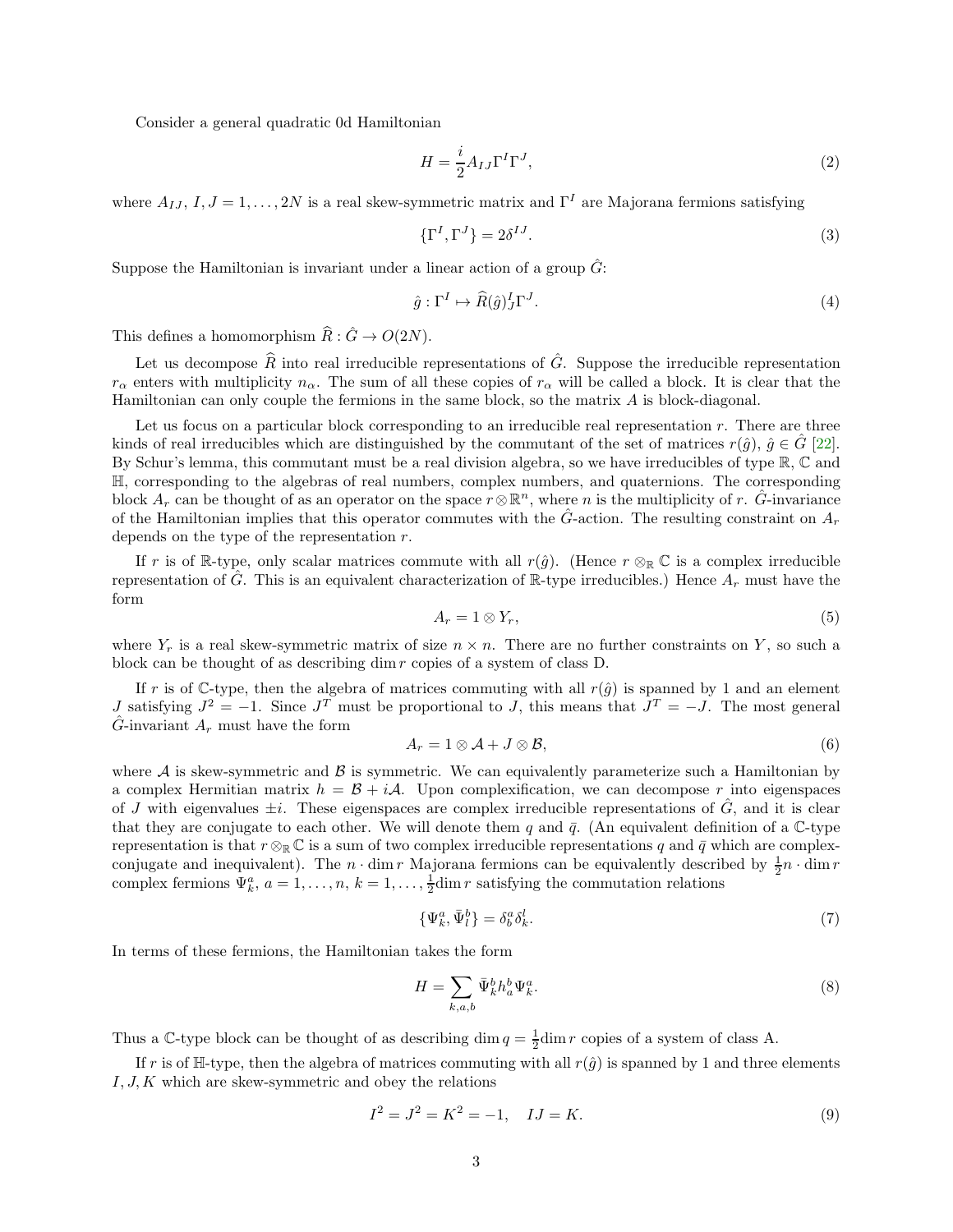Accordingly,  $A_r$  must have the form

$$
X_r = 1 \otimes A + I \otimes B + J \otimes C + K \otimes \mathcal{D}, \tag{10}
$$

where A is skew-symmetric and  $\mathcal{B}, \mathcal{C}, \mathcal{D}$  are symmetric. Equivalently, we can introduce a Hermitian  $2n \times 2n$ matrix

$$
Z = \begin{pmatrix} C + i\mathcal{A} & \mathcal{B} + i\mathcal{D} \\ \mathcal{B} - i\mathcal{D} & -(C + i\mathcal{A})^T \end{pmatrix}.
$$
 (11)

This is the most general Hermitian matrix satisfying the particle-hole (PH) symmetry condition

$$
C^{\dagger}Z^T C = -Z,\tag{12}
$$

where  $C = i\sigma_2 \otimes 1$ . Since  $C^*C = -1$ , such a PH-symmetric system belong to class C.

To make this relationship with class C systems explicit, we again decompose  $r \otimes_{\mathbb{R}} \mathbb{C}$  into a pair of complexconjugate representations q and  $\bar{q}$ . These two representations are equivalent, with the intertwiner being given by the tensor I. We also can think of I as a non-degenerate skew-symmetric pairing  $q \otimes q \to \mathbb{C}$ . This implies that dim q is divisible by 2 (and hence dim  $r$  is divisible by four). As in the C-type case, we can describe the system by  $n \cdot \dim q$  complex fermions. However, the presence of an  $\tilde{G}$ -invariant tensor I means that the most general  $\hat{G}$ -invariant Hamiltonian is

$$
H = \bar{\Psi}(1 \otimes h)\Psi + \frac{1}{2} \left( \Psi^{T} (I \otimes Y)\Psi + h.c. \right), \qquad (13)
$$

where  $h$  is a Hermitian matrix, and Y is a complex symmetric matrix. This is a BdG Hamiltonian, which can be re-written in terms of Dirac-Nambu fermions

$$
\Phi = \begin{pmatrix} \Psi \\ (I \otimes 1)\bar{\Psi}^T \end{pmatrix} . \tag{14}
$$

The Dirac-Nambu spinors are defined so that the upper and lower components transform in the same way under  $\hat{G}$ . They take values in  $q \otimes \mathbb{C}^2 \otimes \mathbb{C}^n$ , where  $\mathbb{C}^2$  is the Dirac-Nambu space. The particle-hole (PH) symmetry acts by

$$
C: \Phi \mapsto (I \otimes \sigma_1 \otimes 1) \,\overline{\Phi}^T \tag{15}
$$

and satisfies  $C^2 = -1$ . In terms of Dirac-Nambu spinors, the Hamiltonian takes the form

$$
H = \bar{\Phi}(1 \otimes Z)\Phi, \tag{16}
$$

where

$$
Z = \frac{1}{2} \begin{pmatrix} h & -Y^{\dagger} \\ -Y & -h^{T} \end{pmatrix} . \tag{17}
$$

Such matrices describe the most general class C system. Thus an  $H$ -type block can be thought of as describing  $\dim q = \frac{1}{2}\dim r$  copies of a system of class C.

For systems of dimension  $d > 0$ , the Majorana fermions have an additional index (the coordinate label). Accordingly, all matrices except  $r(\hat{g})$  become infinite. However, since the symmetry is on-site, all representation-theoretic manipulations remain valid, and the conclusions are unchanged.

#### <span id="page-3-0"></span>2.2 Classification of free SRE phases with a unitary symmetry

We always assume that the generator of  $\mathbb{Z}_2^F$  acts on all fermions by negation, i.e.

$$
\widehat{R}(P) = -1.\tag{18}
$$

The same must be true for all irreducible representations  $r_{\alpha}$  which appear with nonzero multiplicity. We will call such irreducible representations *allowed*. The set of all irreducible real representations of a compact group G will be denoted Irr(G), while the set of all allowed irreducible real representations will be denoted Irr'( $\hat{G}$ ). The set of allowed irreducible representations of type  $K$  ( $K = \mathbb{R}, \mathbb{C}, \mathbb{H}$ ) will be denoted Irr'( $\hat{G}, K$ ). If  $\hat{G} = \mathbb{Z}_2^F \times G$ , we can identify  $\mathrm{Irr}'(\hat{G}, K)$  with the set  $\mathrm{Irr}(G, K)$ .

Let us recall the classification of class D, A, and C systems from the periodic table. Here we are listing only the "strong" invariants which do not depend on translational invariance.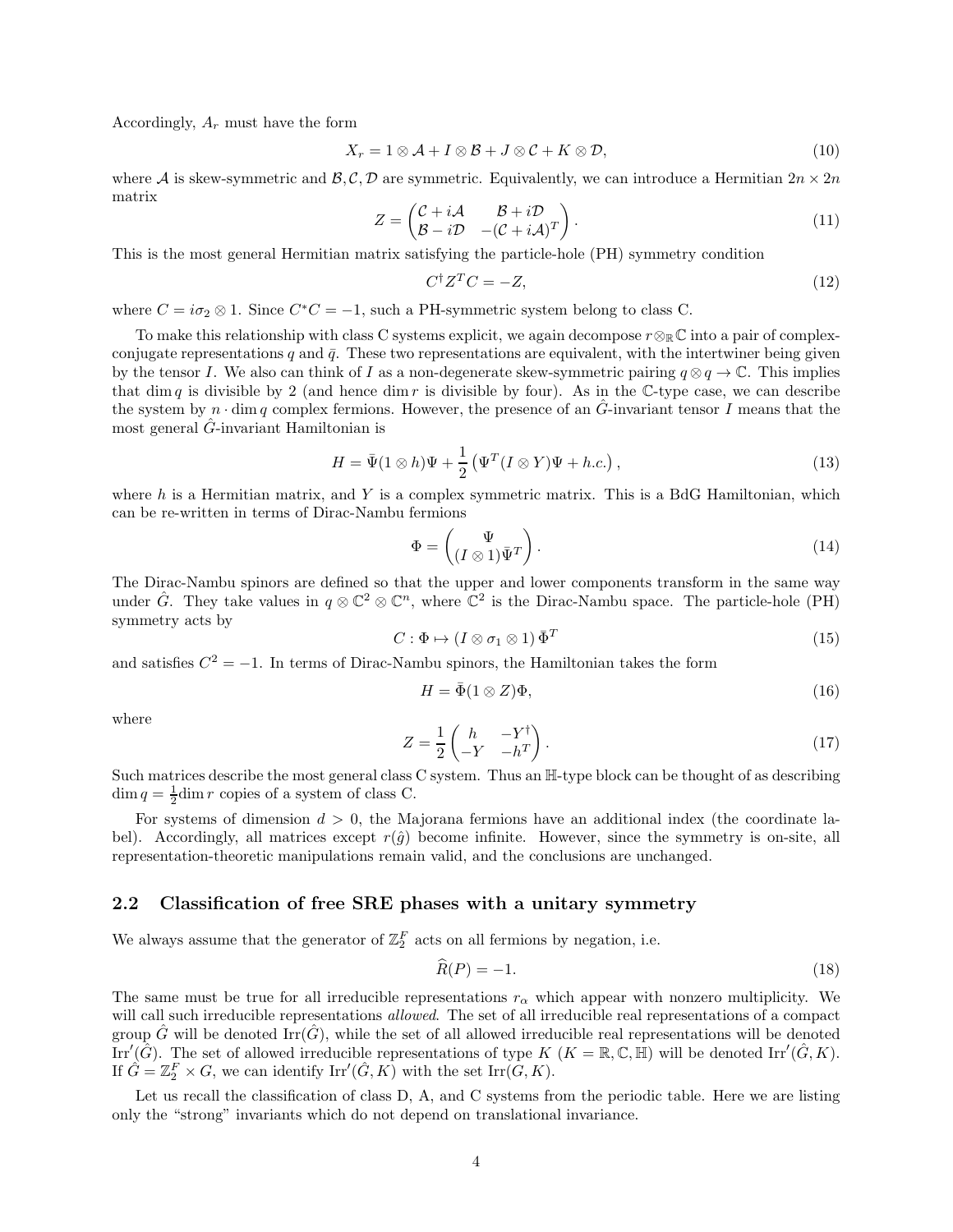| Class D ( $\mathbb{R}$ -type) $\mathbb{Z}_2$ |  |  |  |  |
|----------------------------------------------|--|--|--|--|
| Class A $(\mathbb{C}\text{-type})$           |  |  |  |  |
| Class C ( $\mathbb{H}\text{-type}$ )         |  |  |  |  |

These results together with those of the previous subsection allow us deduce the classification of free fermionic SREs with an arbitrary unitary symmetry G. In the physically interesting dimensions  $d \leq 3$ ,

|       | free phase classification                                                                                                                        |
|-------|--------------------------------------------------------------------------------------------------------------------------------------------------|
| $d=0$ | $\oplus_{r \in \text{Irr}^{\prime}(\hat{G}, \mathbb{R})} \mathbb{Z}_2 \times \oplus_{r \in \text{Irr}^{\prime}(\hat{G}, \mathbb{C})} \mathbb{Z}$ |
| $d=1$ | $\oplus_{r\in\operatorname{Irr}^{\prime}(\hat{G},\mathbb{R})}\mathbb{Z}_2$                                                                       |
| $d=2$ | $\oplus_{r\in\operatorname{Irr}'}\hat{\left(\hat{G}\right)}\mathbb{Z}$                                                                           |
| $d=3$ | trivial                                                                                                                                          |

This does not contradict the fact that there are interesting interacting fermionic 3d SREs.

In what follows, an invariant attached to a particular irreducible representation  $r_\alpha$  will be denoted  $\varrho_\alpha$ . Depending on the spatial dimension and the type of  $r_{\alpha}$ ,  $\varrho_{\alpha}$  will take values either in  $\mathbb{Z}_2$  or  $\mathbb{Z}$ . An invariant of a free SRE phases will thus be a "vector" with components  $\varrho_\alpha$ . If G is finite, then the number of allowed irreducible representations is finite, and the "vector" has a finite length. If  $\hat{G}$  is a compact Lie group, the number of allowed irreducible representations may be infinite, and then the space of "vectors" has infinite dimension (although all but a finite number of  $\varrho_{\alpha}$  are zero for a particular SRE phase). These vectors can be interpreted as elements of the (twisted) equivariant K-theory, whose relevance to the classification of gapped band Hamiltonians is explained in [\[8\]](#page-15-7).

The above results can be simplified a bit when  $\hat{G}$  is a product of G and  $\mathbb{Z}_2^F$ . In this case the sums over allowed representations of  $\hat{G}$  can be replaced with the sums over all representations of  $G$ .

The  $\mathbb Z$  and  $\mathbb Z_2$  invariants that appear in K-theory are relative invariants; that is, they detect something non-trivial about the junction between two phases. If one chooses a phase to regard as trivial (typically the phase containing the product state ground state in dimension  $d > 0$ , the invariant for the junction of a phase  $[H]$  with the trivial phase may be regarded as an absolute invariant of  $[H]$ .

#### 2.3 Examples

Let us consider a few examples.

 $\hat{G} = \mathbb{Z}_2^F \times \mathbb{Z}_2$ . The action of  $\mathbb{Z}_2^F$  on fermions is fixed, so we only need to choose the action of the second  $\mathbb{Z}_2$ . Overall, there are two allowed irreducible representations, both of them of R-type. Thus free phases with this symmetry are classified by  $\mathbb{Z}_2 \times \mathbb{Z}_2$  in 0d and 1d, and by  $\mathbb{Z} \times \mathbb{Z}$  in 2d.

 $\tilde{G} = \mathbb{Z}_4$ , where the  $\mathbb{Z}_2$  subgroup is fermion parity.  $\mathbb{Z}_4$  has three irreducible real representations, of dimensions 1, 1, and 2, but only the 2-dimensional representation is allowed. It is of C-type, hence free 0d and 2d phases with this symmetry are classified by  $\mathbb{Z}$ , while those in 1d have a trivial classification.

 $\hat{G} = \mathbb{Z}_2^F \times \mathbb{Z}_4$ . Allowed irreducible representations of  $\hat{G}$  are equivalent to the 1, 1, and 2 dimensional irreducible representations of  $G = \mathbb{Z}_4$ . Therefore the 0d classification is  $\mathbb{Z}_2 \times \mathbb{Z}_2 \times \mathbb{Z}$ , the 1d classification is  $\mathbb{Z}_2 \times \mathbb{Z}_2$ , and the 2d classification is  $\mathbb{Z} \times \mathbb{Z} \times \mathbb{Z}$ .

 $\hat{G} = U(1)$ , with the obvious  $\mathbb{Z}_2^F$  subgroup. There is one real representation for every non-negative integer, but only odd integers are allowed. All of these representations are of C-type, so free 0d phases with this symmetry are classified by  $\mathbb{Z}^{\mathbb{N}}$ , that is, by a product of countably many copies of  $\mathbb{Z}$ . Note that although the symmetry is the same as for class A insulators, the classification is different. This is because it is usually assumed that complex fermions have charge 1 with respect to  $U(1)$ , while we allow arbitrary odd charges. In 1d, there are no free phases with this symmetry, while in 2d there is again a  $\mathbb{Z}^{\mathbb{N}}$  classification.

 $\hat{G} = SU(2)$  with  $\mathbb{Z}_2^F$  being the center. In this case, only representations of half-integer spin are allowed. All these representations are of H-type, hence all free Hamiltonians with this symmetry are in the same (trivial) phase in both 0d and 1d. In 2d, the classification is  $\mathbb{Z}^{\mathbb{N}}$ .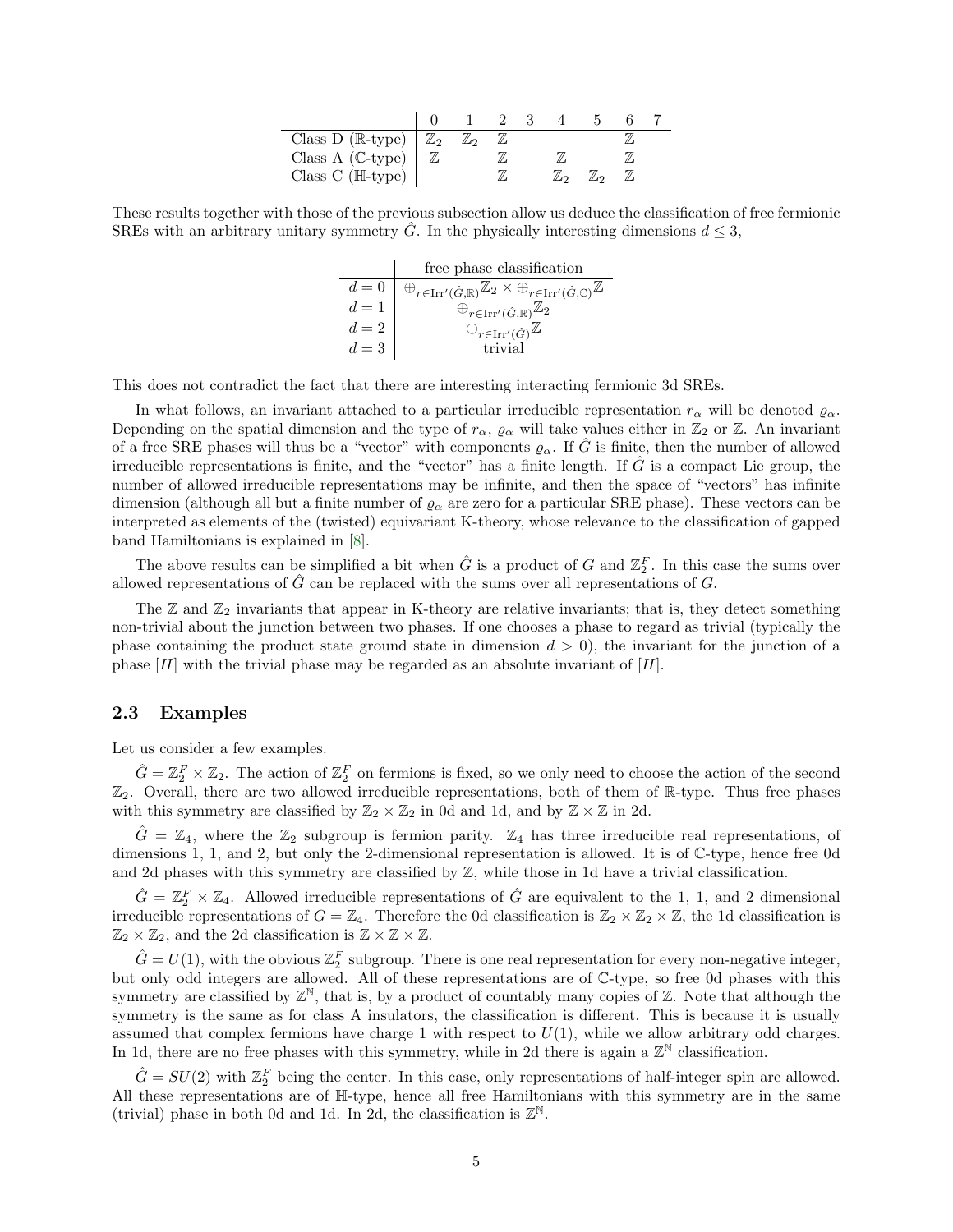## <span id="page-5-0"></span>3 Interacting invariants of band Hamiltonians

#### 3.1 Zero dimensions

The only invariant of a general gapped fermionic 0d Hamiltonian with a unique ground state and symmetry  $\hat{G}$  is the charge of the ground state

$$
\omega \in H^1(\hat{G}, U(1)).\tag{19}
$$

As usual, this charge suffers from ambiguities, so it is better to consider the relative charge of two ground states. Let us compute this relative charge for the free Hamiltonian corresponding to a representation  $\overline{R}$ . We decompose it into irreducibles, compute the charge in each sector separately, and then add up the results.

Let us start with  $\mathbb{C}$ -type representations. The corresponding Hamiltonian is described by a non-degenerate Hermitian matrix h of size  $n_r \times n_r$ . Suppose we are given two such matrices h and h', with the number of negative eigenvalues  $m_r$  and  $m'_r$ . We can consider a path deforming h' to h. Every time an eigenvalue of h' changes from a positive one to a negative one, the ground state is multiplied by an operator

$$
\prod_{a} \bar{\Psi}_i^a v^i,\tag{20}
$$

where  $v^i$  is the corresponding eigenvector of h. Since  $\bar{\Psi}^a_i$  transforms under  $\hat{g} \in \hat{G}$  as

$$
\bar{\Psi}_i^a \mapsto \bar{q}(\hat{g})_b^a \bar{\Psi}_i^b,\tag{21}
$$

the above operator has charge det  $\bar{q}(\hat{g})$ . Thus a C-type irreducible representation  $r_{\alpha}$  contributes a relative charge

$$
(\det \bar{q}_{\alpha}(\hat{g}))^{\varrho_{\alpha}},\tag{22}
$$

where  $\varrho_{\alpha} = m_{\alpha} - m'_{\alpha} \in \mathbb{Z}$  is the relative topological invariant of a pair of gapped class A Hamiltonians.

For an  $\mathbb{R}$ -type representation  $r$ , the Hamiltonian is described by a non-degenerate skew-symmetric real matrix  $A_{r,ij}$  of size  $n_r \times n_r$ . Any two such matrices  $A_r$  and  $A'_r$  are related by

$$
A_r = O^T A'_r O, \quad O \in O(n_r). \tag{23}
$$

To compute the relative charge of the ground states, we recall that the orthogonal group is generated by hyperplane reflections. Without loss of generality, we can assume that the hyperplane is orthogonal to the 1st coordinate axis. Let us compute the change in the ground state charge due to a reflection of the 1st coordinate axis. This corresponds to the following map on fermions:

$$
\Gamma_a^1 \mapsto -\Gamma_a^1, \quad a = 1, \dots, \dim r,\tag{24}
$$

while the rest of the fermions remain invariant. We need to treat separately the cases when dim  $r$  is even and when it is odd.

If dim r is even, the map on fermions is in  $SO(n_r \cdot \dim r)$ , even though it arises from an element of  $O(n_r)$ with determinant −1. On the Hilbert space, this map is represented by a bosonic operator proportional to

$$
\prod_{a=1}^{\dim r} \Gamma_a^1.
$$
\n(25)

This operator carries charge det  $r(\hat{g})$  under  $\hat{g} \in \hat{G}$ , hence the relative charge of the ground state corresponding to a hyperplane reflection is det  $r(\hat{g})$ .

If dim r is odd, the map on fermions is an orthogonal transformation with determinant  $-1$ , and thus must be represented on the Hilbert space by a fermionic operator. This fermionic operator is proportional to

$$
\prod_{j=2}^{n_r} \prod_{a=1}^{\dim r} \Gamma_a^j.
$$
\n(26)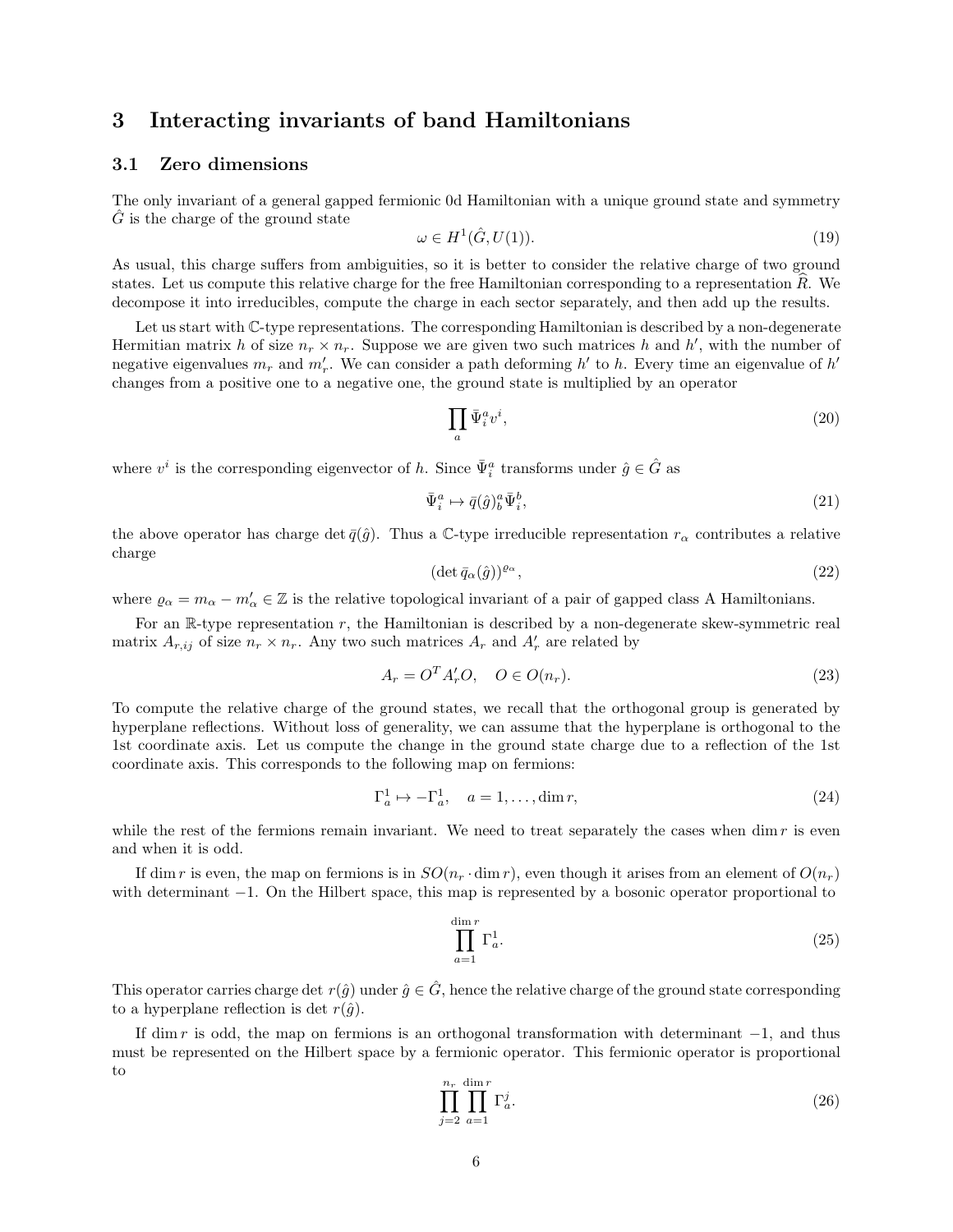It carries charge  $(\det r(\hat{q}))^{n_r-1} = \det r(\hat{q})$  under  $\hat{q} \in \hat{G}$ . Hence the relative charge of the ground state is again det  $r(\hat{q})$ .

We conclude that when  $O \in O(n_r)$  is a hyperplane reflection, the relative charge of the ground state under  $\hat{q} \in \hat{G}$  is det  $r(\hat{q})$ . Since det  $r(\hat{q}) = \pm 1$  and every element of  $SO(n_r)$  is a product of an even number of hyperplane reflections, this implies that the relative charge is trivial when  $O \in SO(n_r)$ . Since every element of  $O(n_r)$  is a product of a hyperplane reflection and an element of  $SO(n_r)$ , the relative charge of the ground state for an O which is not in  $SO(n_r)$  is det  $r(\hat{g})$ .

To summarize, the relative charge contribution from an R-type representation  $r_{\alpha}$  is

$$
(\det r_{\alpha}(\hat{g}))^{\varrho_{\alpha}},\tag{27}
$$

where  $\varrho_{\alpha} \in \mathbb{Z}_2$  is the relative invariant of a pair of gapped class D Hamiltonians.

Finally, H-type representations do not contribute to the relative charge since all 0d class C systems are deformable into each other.

In summary, the map from free to interacting phases in 0d is

<span id="page-6-0"></span>
$$
\{\varrho_{\alpha}\}\mapsto\omega(\hat{g})=\prod_{\alpha\in Irr'(\hat{G}, \mathbb{R})}(\det r_{\alpha}(\hat{g}))^{\varrho_{\alpha}}\prod_{\alpha\in Irr'(\hat{G}, \mathbb{C})}(\det \bar{q}_{\alpha}(\hat{g}))^{\varrho_{\alpha}}.
$$
\n(28)

In what follows, we often find it more convenient to identify  $U(1)$  with  $\mathbb{R}/\mathbb{Z}$ , i.e. write the abelian group operation on 1-cocycles additively rather than multiplicatively. This amounts to taking the logarithm of both sides of [\(28\)](#page-6-0) and dividing by  $2\pi i$ . Then  $\omega$  becomes as sum of two terms,  $\omega = \omega_1 + \omega_2$ . The first term

$$
\omega_1(\hat{g}) = \sum_{\alpha \in \text{Irr}'(\hat{G}, \mathbb{R})} \frac{1}{2\pi i} \varrho_\alpha \log \det r_\alpha(\hat{g}) \tag{29}
$$

can be interpreted as the weighted sum of the 1st Stiefel-Whitney classes of the representations  $r_{\alpha}$  (see Appendix [B](#page-12-0) for an explanation of this terminology). More precisely, the 1st Stiefel-Whitney class  $w_1(r_\alpha)$  is an element of  $H^1(\hat{G}, \mathbb{Z}_2)$ , while  $\omega_1$  involves the corresponding class in  $H^1(\hat{G}, \mathbb{R}/\mathbb{Z})$  which we denote  $w_1^{U(1)}(r_{\alpha})$ :

$$
\omega_1 = \sum_{\alpha \in \text{Irr}^{\prime}(\hat{G}, \mathbb{R})} \varrho_{\alpha} w_1^{U(1)}(r_{\alpha}) \in H^1(\hat{G}, \mathbb{R}/\mathbb{Z}).
$$
\n(30)

The 2nd term which arises from C-type representations can be interpreted in terms of the 1st Chern class of the complex representations  $q_{\alpha}$ :

$$
\omega_2 = \sum_{\alpha \in \text{Irr}^{\prime}(\hat{G}, \mathbb{C})} \beta^{-1}(c_1(\varrho_{\alpha}q_{\alpha})) \in H^1(\hat{G}, \mathbb{R}/\mathbb{Z}).
$$
\n(31)

Here  $\beta^{-1}$  is the inverse of the Bockstein isomorphism  $\beta: H^1(\hat{G}, \mathbb{R}/\mathbb{Z}) \to H^2(\hat{G}, \mathbb{Z})$ . In the 0d case, it seems superfluous to express determinants in terms of Stiefel-Whitney and Chern classes, but in higher dimensions characteristic classes of representations become indispensable. They are briefly reviewed in Appendix [B.](#page-12-0)

It is clear that the map from  $\{ \varrho_\alpha \}$  to  $\omega$  is many-to-one for almost all  $\tilde{G}$ . In fact, for Lie group symmetries, such as  $U(1)$  or  $SU(2)$ , a single interacting phase corresponds to an infinite number of free phases.

More surprisingly, the map may fail to be surjective. A class  $\omega \in H^1(\hat{G}, U(1))$  defines a one-dimensional complex representation q of G $\hat{G}$ . If this representation is allowed (i.e. if  $\omega(P) = -1$ ), we can take a complex fermion  $\bar{\Psi}$  and its Hermitian conjugate  $\Psi$  and let them transform in the representations q and  $\bar{q}$ , respectively. Now the two  $\ddot{G}$ -invariant Hamiltonians

$$
H_{\pm} = \pm \left(\bar{\Psi}\Psi - \frac{1}{2}\right) \tag{32}
$$

have relative ground-state charge  $\omega$ . But if the representation q is not allowed,  $\omega(P) = 1$ , then the situation is more complicated. For certain  $G$  there are no allowed one-dimensional representations at all, but one could try to use higher-dimensional allowed representation to get the relative ground-state charge  $\omega$ .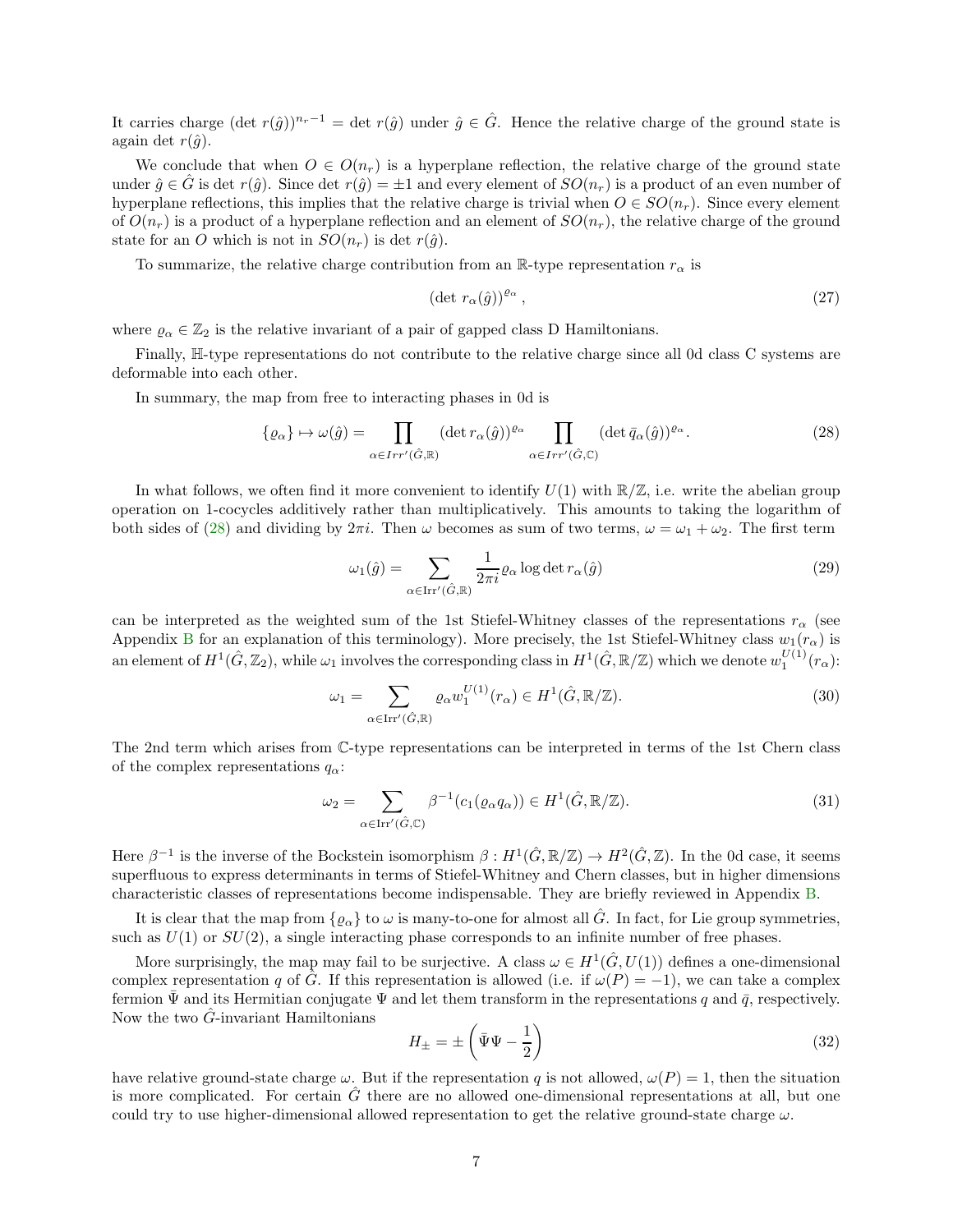Let us exhibit an example of a group  $\hat{G}$  where certain relative charges  $\omega$  cannot be obtained from free systems. This shows that the map from free to interacting 0d phases is not surjective, in general. Consider extending the group  $G = \mathbb{Z}_4 \times \mathbb{Z}_4$  by  $\mathbb{Z}_2$ . If the extension class in  $H^2(G, \mathbb{Z}_2)$  maps to a non-trivial element in  $H^2(G, U(1))$ , the group  $\hat{G}$  may be presented in terms of generators  $A, B, P$ , where P is central and

$$
P^2 = A^4 = B^4 = 1 \qquad \text{and} \qquad AB = PBA. \tag{33}
$$

The group of one-dimensional representations of  $\ddot{G}$  is then the same as the group of one-dimensional representations of G, i.e.  $\mathbb{Z}_4 \times \mathbb{Z}_4$ , defined by  $q(A), q(B) \in \{\pm 1, \pm i\}$ . All sixteen of these are disallowed, as  $q(P) = +1$ . Up to equivalence, only four irreducible representations remain. They are two-dimensional and of the form  $q(P) = -\mathbb{1}_2$  (allowed),  $q(A) = i^a \sigma_z$ , and  $q(B) = i^b \sigma_x$ , for  $a, b \in \{0, 1\}$ . Each is related to a complexification of a real irreducible representation r by  $r_{\mathbb{C}} = q \oplus \overline{q}$  and has  $\det q(\hat{q}) \in \{\pm 1\}$ . This means that twelve out of sixteen cocycles (those with  $\omega(\hat{g}) = \pm i$  for some  $\hat{g}$ ) do not arise from free systems.

#### <span id="page-7-0"></span>3.2 One dimension

Let us begin by recalling invariants of interacting fermionic SRE phases in 1d and their interpretation in terms of boundary zero modes. Any fermionic 1d SRE phase has an invariant  $\gamma \in \mathbb{Z}_2$  [\[13\]](#page-15-10). (From now on, we will write  $\mathbb{Z}_2$  additively, i.e. identify it with the set  $\{0, 1\}$ , unless stated otherwise.) It tells us whether the number of fermionic zero modes on the boundary is even or odd. Algebraically, if  $\gamma = 0$ , the algebra of boundary zero modes  $A_b$  is a matrix algebra, while for  $\gamma = 1$  it is a sum of two matrix algebras. In both cases  $A_b$  is simple provided we regard it as a  $\mathbb{Z}_2^F$ -graded algebra. In the case  $\gamma = 0$ , the graded center of  $A_b$ is isomorphic to  $\mathbb{C}$ , while for  $\gamma = 1$  it is isomorphic to Cl(1). The odd generator of Cl(1) is denoted  $\mathbb{Z}$ .

If the system also has a unitary symmetry  $\tilde{G}$ , then there are further invariants whose form depends on the value of  $\gamma$  [\[13\]](#page-15-10). If  $\gamma = 0$ , the additional invariant is  $\hat{\alpha} \in H^2(\hat{G}, U(1))$ . If  $\gamma = 1$ , the additional invariants are a homomorphism  $\mu : \hat{G} \to \mathbb{Z}_2$  such that  $\mu(P) = 1$  (the generator of  $\mathbb{Z}_2$ ) and  $\alpha \in H^2(G, U(1))$ . A homomorphism  $\mu$  allows one to define an isomorphism  $\hat{G} \simeq G \times \mathbb{Z}_2^F$  as follows:

$$
\hat{g} \mapsto (g, \mu(\hat{g})). \tag{34}
$$

So if  $\hat{G}$  is not isomorphic to the product  $G \times \mathbb{Z}_2^F$ , the case  $\gamma = 1$  is impossible.

Note that there is a homomorphism  $H^2(\hat{G}, U(1)) \to H^1(G, \mathbb{Z}_2)$  whose kernel is non-canonically isomorphic to  $H^2(G, U(1))$ . To see this, let us define the group law on  $\hat{G}$  using a  $\mathbb{Z}_2$ -valued 2-cocycle  $\rho$  on  $G$ :

$$
(g, \varepsilon) \circ (g', \varepsilon') = (gg', \varepsilon + \varepsilon' + \rho(g, g')), \quad g, g' \in G, \quad \varepsilon, \varepsilon' \in \{0, 1\}.
$$
 (35)

Then  $\hat{\alpha}$  can be parameterized by a pair of cochains  $(\alpha, \beta) \in C^2(G, U(1)) \times C^1(G, \mathbb{Z}_2)$  satisfying  $\delta \beta = 0$  and  $\delta \alpha = \frac{1}{2} \rho \cup \beta$ , modulo  $\alpha \mapsto \alpha + \delta \lambda$ ,  $\lambda \in C^1(G, U(1))$ . The map from  $H^2(\hat{G}, U(1))$  to  $H^1(G, \mathbb{Z}_2)$  sends the pair  $(\alpha, \beta)$  to  $\beta$ .

The boundary interpretation of the additional invariants also depends on whether  $\gamma = 0$  or  $\gamma = 1$ . For  $\gamma = 0$ , the algebra  $A_b$  is a matrix algebra, and therefore G acts on it by conjugation:

$$
\hat{g} : a \mapsto V(\hat{g})aV(\hat{g})^{-1}, \quad a \in A_b.
$$
\n
$$
(36)
$$

One can even choose the invertible elements  $V(\hat{g}) \in A_b$  to be unitary  $(A_b$  is actually a  $C^*$ -algebra, so the notion of a unitary element makes sense). The elements  $V(\hat{g})$  are well-defined up to a  $U(1)$  factor and satisfy

$$
V(\hat{g})V(\hat{g}') = \hat{\alpha}(\hat{g}, \hat{g}')V(\hat{g}\hat{g}'),\tag{37}
$$

where  $\hat{\alpha}$  is a 2-cocycle on  $\hat{G}$ .

On the other hand, if  $\gamma = 1$ , then the same considerations apply to the even part of the graded algebra  $A_b$ , and one gets an invariant  $\alpha \in H^2(G, U(1))$  in the same way. In addition, one can ask how the group  $\hat{G}$ acts on the odd central element  $\hat{Z} \in A_b$ . One must have

$$
\hat{g} : \hat{Z} \mapsto (-1)^{\mu(\hat{g})} \hat{Z},\tag{38}
$$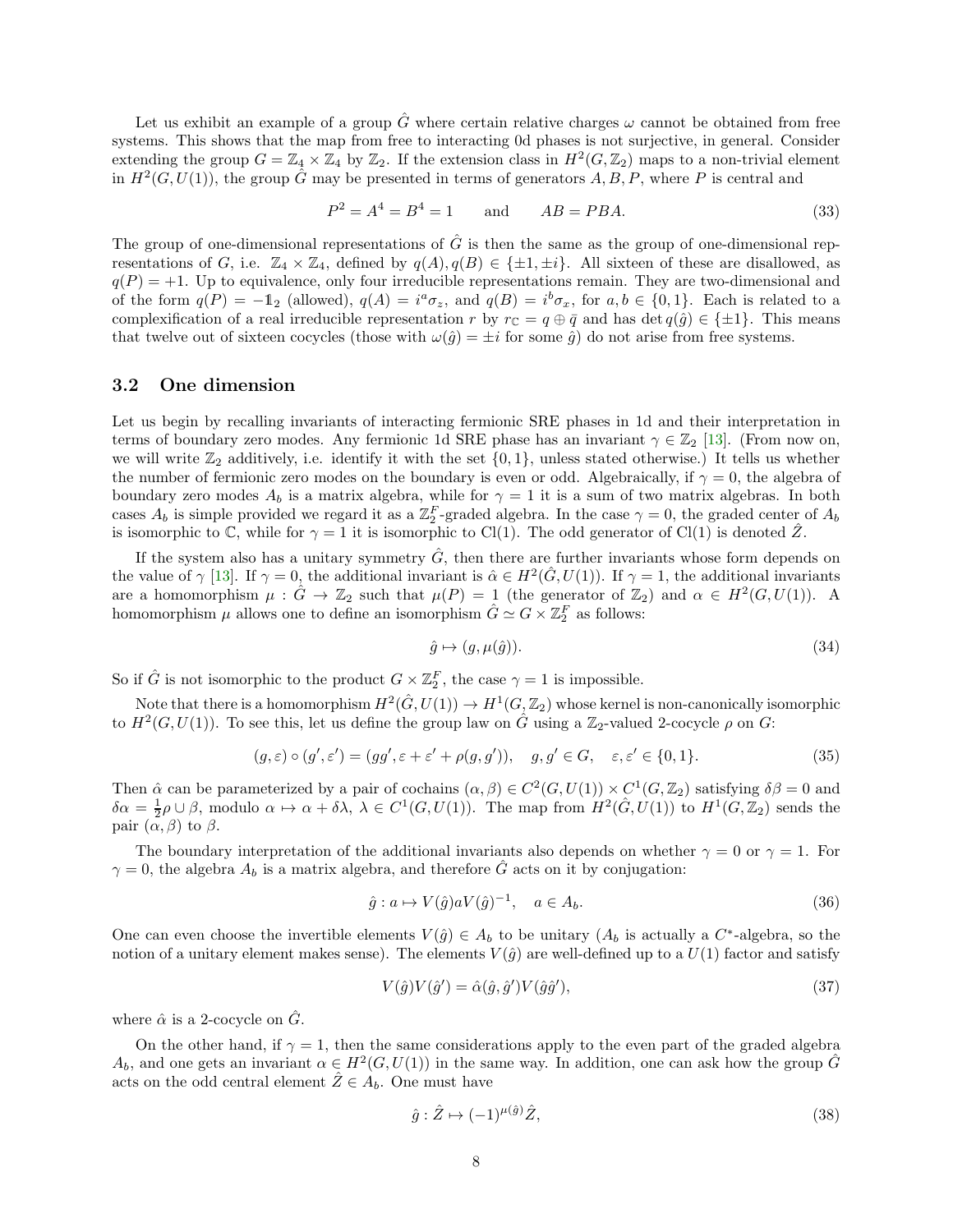where  $\mu : \hat{G} \to \mathbb{Z}_2$  is a homomorphism satisfying  $\mu(P) = 1$ .

As explained above, free SRE 1d systems with symmetry  $\hat{G}$  are classified by a sequence of invariants  $\varrho_{\alpha} \in \mathbb{Z}_2$ , one for each real irreducible representation of  $\hat{G}$  of R-type. The physical meaning of  $\varrho_{\alpha}$  is simple. The group  $\tilde{G}$  acts on the boundary zero modes (assumed to form a Clifford algebra) via a real representation<sup>[3](#page-8-0)</sup>

<span id="page-8-1"></span>
$$
\mathcal{R} = \bigoplus \nu_{\alpha} r_{\alpha}.\tag{39}
$$

The integer  $\nu_{\alpha}$  reduced modulo 2 is the free topological invariant  $\rho_{\alpha}$  discussed in Section [2.2.](#page-3-0)

Let us now describe the map from free to interacting invariants. For a free system, the algebra of boundary zero modes is  $A_b = \text{Cl}(M)$ , so one has  $\gamma = M \text{ mod } 2$ . Equivalently, using the decomposition [\(39\)](#page-8-1), we get

$$
\gamma = \sum_{\alpha} \varrho_{\alpha} \dim r_{\alpha} \mod 2. \tag{40}
$$

Now let us determine the remaining invariants. Consider the case  $\gamma = 0$  first. Then  $O(M)$  is a non-trivial extension of  $SO(M)$  by  $\mathbb{Z}_2$ . We can interpret  $A_b = Cl(M)$  as the algebra of operators on a Fock space of dimension  $2^{M/2}$ , and the group  $\hat{G}$  acts projectively on this space. The cohomology class of the corresponding cocycle is  $\hat{\alpha}$ . Clearly, it is completely determined by the representation  $\mathcal{R}: G \to O(M)$ .

From the group-theoretic viewpoint, a projective action of  $\hat{G}$  on the Fock space is the same as a homomorphism  $\hat{G} \to Pin_c(M)$ , where  $Pin_c(M)$  is a certain non-trivial extension of  $O(M)$  by  $U(1)$ .  $Pin_c(M)$ and related groups are reviewed in Appendix [A.](#page-11-0) Thus  $\hat{\alpha}$  is the obstruction to lifting  $\mathcal R$  to a homomorphism  $G \to Pin_c(M)$ . As discussed in Appendix [B,](#page-12-0) this obstruction is the image of the 2nd Stiefel-Whitney class of R under the homomorphism  $H^2(\hat{G}, \mathbb{Z}_2) \to H^2(\hat{G}, U(1))$ . We denote it  $w_2^{U(1)}(\mathcal{R})$ . The Whitney formula for Stiefel-Whitney classes says

$$
w_2(\mathcal{R}) = w_2(\bigoplus \nu_\alpha r_\alpha) = \sum_{\alpha} \varrho_\alpha w_2(r_\alpha) + \sum_{\alpha < \beta} \varrho_\alpha \varrho_\beta w_1(r_\alpha) \cup w_1(r_\beta). \tag{41}
$$

Therefore

$$
\hat{\alpha} = w_2^{U(1)}(\mathcal{R}) = \sum_{\alpha} \varrho_{\alpha} w_2^{U(1)}(r_{\alpha}) + \sum_{\alpha < \beta} \frac{1}{2} \varrho_{\alpha} \varrho_{\beta} w_1(r_{\alpha}) \cup w_1(r_{\beta}).\tag{42}
$$

Note that  $Pin_c(M)$  is a  $\mathbb{Z}_2$ -graded group, i.e. it is equipped with a homomorphism to  $\mathbb{Z}_2$ . The value of this homomorphism tells us if  $V(\hat{g})$  is an even or odd element in Cl(M). It is easy to see that this homomorphism is precisely  $\beta(q)$ . On the other hand, as explained in Appendix [B,](#page-12-0) the said homomorphism is simply det  $\mathcal{R}(\hat{q})$ . Thus

$$
\beta = w_1(\mathcal{R}) = \sum_{\alpha} \varrho_{\alpha} w_1(r_{\alpha}). \tag{43}
$$

In Appendix [C](#page-13-0) we give an alternate characterization of  $\beta$  as a charge-pumping invariant.

Now consider the case  $\gamma = 1$ , where  $A_b \simeq \text{Cl}(M)$  with odd M. In agreement with [\[13\]](#page-15-10), the map  $\hat{g} \mapsto \det \mathcal{R}(\hat{g})$  defines a splitting of  $\hat{G}$ , i.e. an isomorphism  $G \times \mathbb{Z}_2^F \simeq \hat{G}$ . This means

$$
\mu = w_1(\mathcal{R}) = \sum_{\alpha} \varrho_{\alpha} w_1(r_{\alpha}). \tag{44}
$$

We can define a new representation  $\tilde{\mathcal{R}}$  :  $G \to SO(M)$  by

$$
\tilde{\mathcal{R}}(g) = \mathcal{R}(\hat{g}) \det \mathcal{R}(\hat{g}). \tag{45}
$$

Here  $\hat{g} \in \hat{G}$  is any lift of  $g \in G$ . Thus we get a homomorphism

$$
G \times \mathbb{Z}_2^F \to O(M) \simeq SO(M) \times \mathbb{Z}_2^F, \quad (g, \varepsilon) \mapsto (\tilde{\mathcal{R}}(g), \varepsilon). \tag{46}
$$

<span id="page-8-0"></span><sup>&</sup>lt;sup>3</sup>One should not confuse the "boundary" representation  $\mathcal R$  with the on-site representation  $\hat R$ . The former can be odddimensional, while the latter is always even-dimensional. Also,  $\hat{R}$  takes values in  $SO(2N)$ , while  $\cal{R}$  in general takes values in the orthogonal group.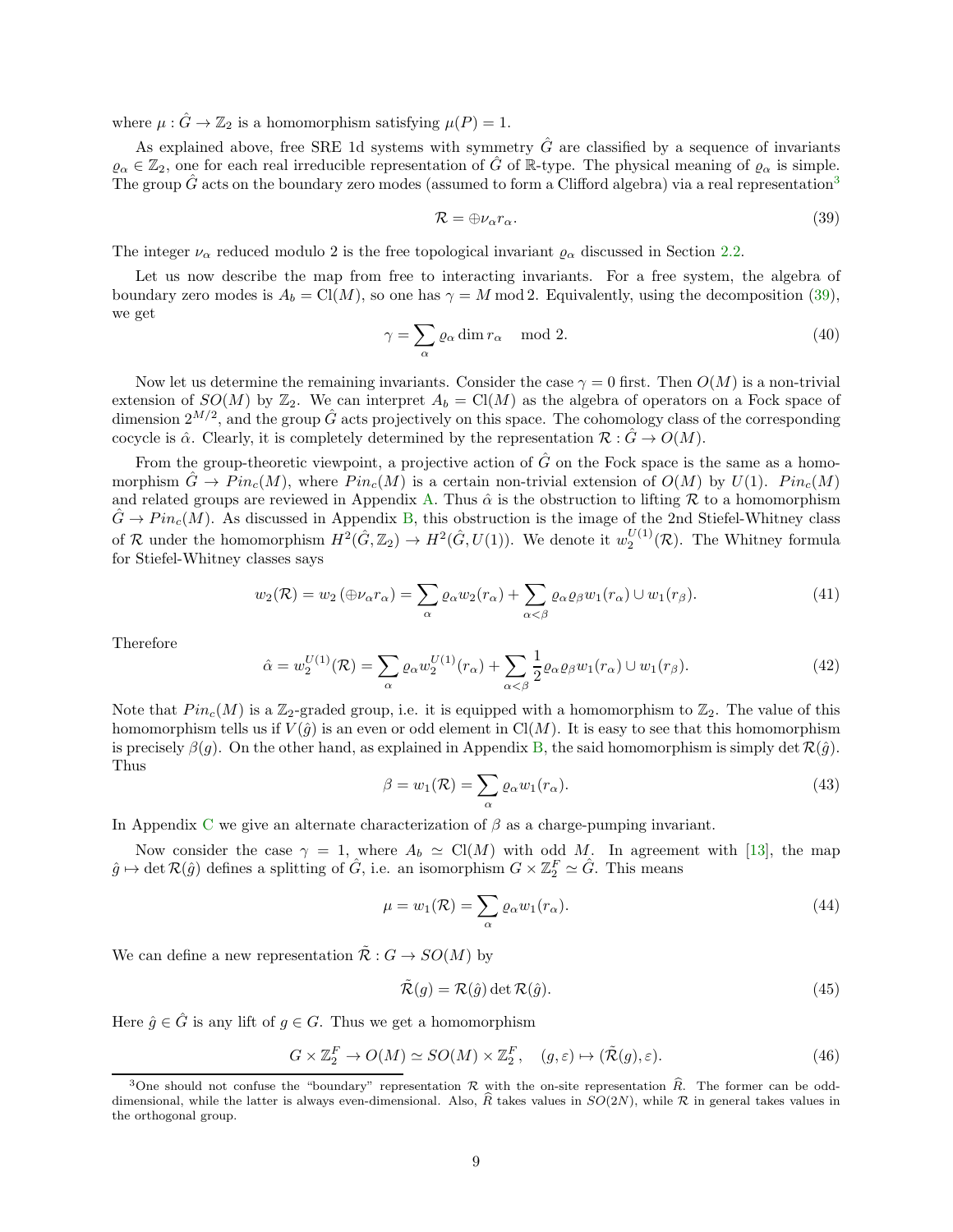By definition,  $\alpha$  is the obstruction for lifting  $\tilde{\mathcal{R}}$  to a homomorphism  $G \to Spin_c(M)$ . Thus

$$
\alpha = w_2^{U(1)}(\tilde{\mathcal{R}}). \tag{47}
$$

Using a formula for Stiefel-Whitney classes of a tensor product (see Appendix [B\)](#page-12-0), one can show that  $w_2(\mathcal{R}) =$  $w_2(\mathcal{R})$ , and thus one can also write

$$
\alpha = w_2^{U(1)}(\mathcal{R}).\tag{48}
$$

We note that the map from free to interacting 1d SRE phases is compatible with the stacking law derived in [\[17,](#page-16-1) [24\]](#page-16-7). For example, if we consider for simplicity the case  $\gamma = 0$ , then the stacking law takes the form

<span id="page-9-0"></span>
$$
\hat{\alpha} \circ \hat{\alpha}' = \hat{\alpha} + \hat{\alpha}' + \frac{1}{2}\beta \cup \beta' \tag{49}
$$

On the other hand, stacking two SRE systems characterized by representations  $\mathcal R$  and  $\mathcal R'$  gives an SRE system corresponding to the representation  $\mathcal{R} \oplus \mathcal{R}'$ . If we set  $\alpha = w_2^{U(1)}(\mathcal{R}) = \frac{1}{2}w_2(\mathcal{R})$  and  $\beta = w_1(\mathcal{R})$ , then the stacking law [\(49\)](#page-9-0) follows from the Whitney formulas

$$
w_1(\mathcal{R} \oplus \mathcal{R}') = w_1(\mathcal{R}) + w_1(\mathcal{R}'), \tag{50}
$$

$$
w_2(\mathcal{R} \oplus \mathcal{R}') = w_2(\mathcal{R}) + w_2(\mathcal{R}') + w_1(\mathcal{R}) \cup w_1(\mathcal{R}').
$$
\n
$$
(51)
$$

It is clear that the map from free to interacting phases is not injective. Let us discuss surjectivity. We have seen that for free systems the invariants  $\hat{\alpha}$  and  $\alpha$  are always of order 2. Hence to get an example of a fermionic SRE phase which cannot be realized by free fermions, it is sufficient to pick a  $\hat{G}$  and a non-trivial 2-cocycle which is not of order 2. For example, if we take  $\hat{G} = \mathbb{Z}_2^F \times \mathbb{Z}_3 \times \mathbb{Z}_3$ , and take  $\alpha$  be any non-trivial element of  $H^2(\mathbb{Z}_3 \times \mathbb{Z}_3, U(1)) = \mathbb{Z}_3$ , then such a phase cannot be realized by free fermions.

One might hope that perhaps every  $\hat{\alpha}$  or  $\alpha$  of order 2 can be realized by free fermions, but this is not the case either. The reason for this is that for any orthogonal representation R of G, the 2-cocycle  $w_2(\mathcal{R})$ satisfies some relations  $[21]$ . This is explained in Appendix [B.](#page-12-0) These relations need not hold for a general 2-cocycle on  $\tilde{G}$ . Unfortunately, the simplest example of  $\tilde{G}$  for which this happens is rather non-trivial [\[23\]](#page-16-8).

While not every fermionic 1d SRE phase can be realized by free fermions, every fermionic 1d SRE phase with  $\hat{G} \simeq G \times \mathbb{Z}_2^F$  can be realized by stacking bosonic 1d SRE phases with free fermions. First, we can change  $\gamma$  of an SRE phase at will by stacking with the Kitaev chain. If we make  $\gamma = 0$  by such stacking, then we can change  $\beta$  at will by stacking with two copies of the Kitaev chain on which the group G acts by

$$
(\gamma_1, \gamma_2) \mapsto ((-1)^{\beta(g)}\gamma_1, \gamma_2). \tag{52}
$$

Finally, since  $\alpha$  is an arbitrary element of  $H^2(G, U(1))$  in this case, one can change it at will by stacking with bosonic SRE phases with symmetry G.

#### <span id="page-9-1"></span>3.3 Two dimensions

To every fermionic 2d SRE phase one can attach an integer invariant κ. It measures the chiral central charge for the boundary CFT.

If the SRE has a unitary symmetry  $\hat{G}$ , there are further invariants. For simplicity, let us assume that we are given an isomorphism  $\hat{G} \simeq G \times \mathbb{Z}_2^F$ . We will also assume that G is finite, rather than merely compact. Then the invariants are a 1-cocycle  $\gamma \in H^1(G, \mathbb{Z}_2)$ , a 2-cocycle  $\beta \in H^2(G, \mathbb{Z}_2)$ , and a 3-cochain  $\alpha \in C^3(G, U(1))$  satisfying

$$
\delta \alpha = \frac{1}{2} \beta \cup \beta. \tag{53}
$$

There are certain non-trivial identifications on these data, see [\[14,](#page-15-11) [24\]](#page-16-7). The abelian group structure corresponding to stacking the systems is also quite non-trivial. We just note for future use that if we ignore  $\alpha$ , the group law is

$$
(\beta, \gamma) + (\beta', \gamma') = (\beta + \beta' + \gamma \cup \gamma', \gamma + \gamma'). \tag{54}
$$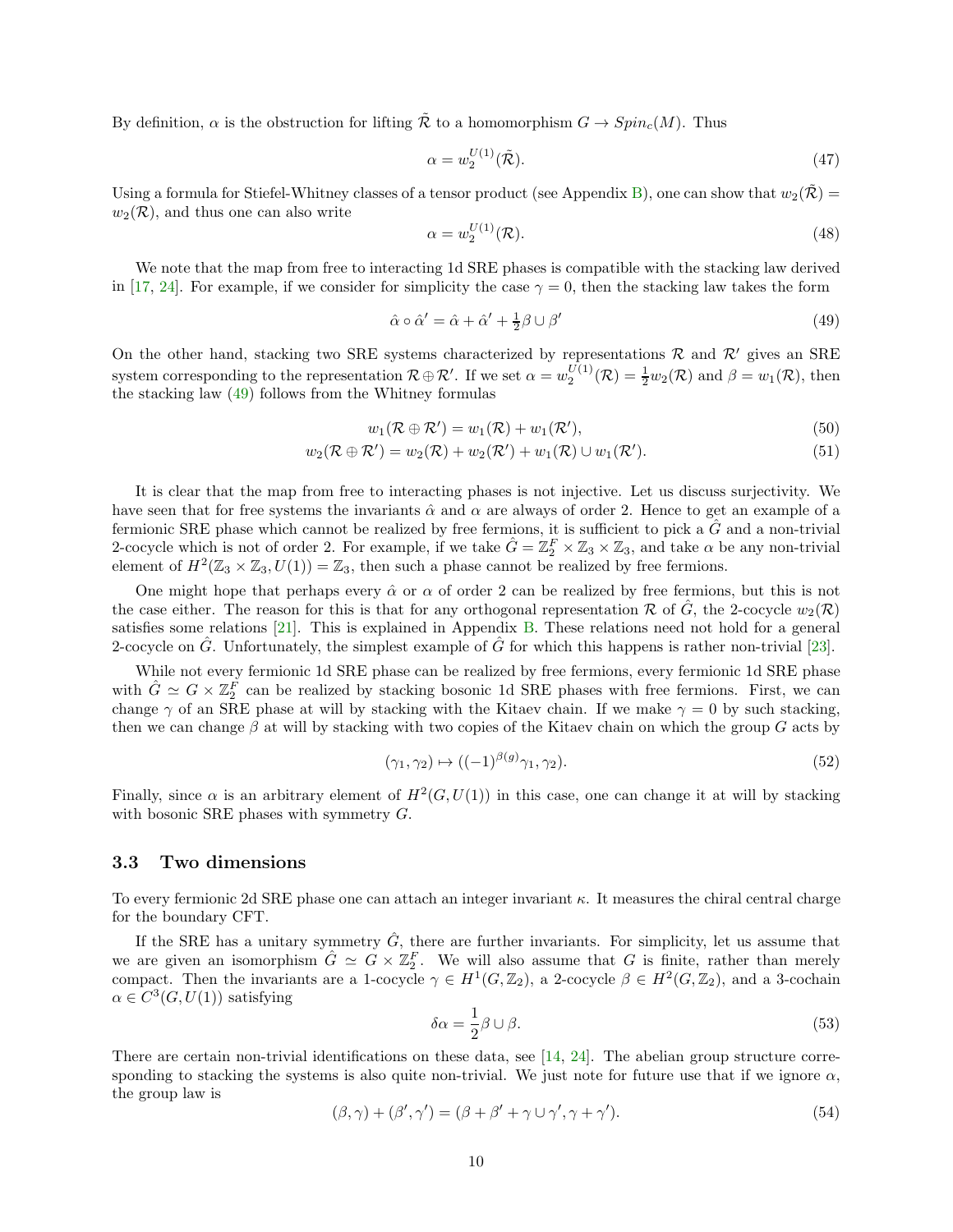The physical meaning of these invariants is somewhat complicated, with the exception of  $\gamma(q)$ : it measures the number of Majorana zero modes on a g-vortex, reduced modulo 2.

On the other hand, a free 2d SRE is characterized by a sequence of invariants  $\varrho_{\alpha} \in \mathbb{Z}$ , one for each real irreducible representation of G.

It is easy to determine the chiral central charge  $\kappa$  for such a free SRE. A basic system of class D has  $\kappa = 1/2$ . For example, a  $p + ip$  superconductor has a single chiral Majorana fermion on the boundary which has chiral central charge  $1/2<sup>4</sup>$  $1/2<sup>4</sup>$  $1/2<sup>4</sup>$  A basic system of class A has  $\kappa = 1$ . For example, the basic Chern insulator has a single chiral complex fermion on the boundary which has chiral central charge 1. Two basic class C systems<sup>[5](#page-10-1)</sup> have chiral central charge 2. For example, two copies of the basic Chern insulator can be regarded as the basic class C system tensored with a two-dimensional representation of  $SU(2)$ , and thus has  $\kappa = 2$ . Consequently, the chiral central charge is given by

$$
\kappa = \frac{1}{2} \sum_{r_{\alpha} \in \text{Irr}(G)} \varrho_{\alpha} \dim r_{\alpha} \tag{55}
$$

The other interacting invariants are harder to deduce. We will propose natural candidates for  $\gamma$  and  $\beta$ based on experience with lower-dimensional cases.

Given an orthogonal representation  $r : G \to O(n)$  we can define a 1-cocycle

$$
\det r(g) \in H^1(G, \mathbb{Z}_2). \tag{56}
$$

It is sometimes called the 1st Stiefel-Whitney class of r, for reasons explained in Appendix [B.](#page-12-0) We will denote it  $w_1(r)$ . For irreducible representations of type C and H it is trivial.<sup>[6](#page-10-2)</sup>

Similarly, we can define the 2nd Stiefel-Whitney class of G as an obstruction to lifting  $r : G \to O(n)$  to  $\tilde{r}_+ : G \to Pin_+(n)$ . One can lift each  $r(g)$  to an element  $\tilde{r}_+(g) \in Pin_+$ , but the composition law will only hold up to a 2-cocycle  $\lambda(g, g')$  with values in  $\pm 1$ . Thus we get a well-defined element  $w_2(r) \in H^2(G, \mathbb{Z}_2)$ . One might also consider an obstruction to lifting r to a homomorphism  $\tilde{r}_- : G \to Pin_-(n)$ , but it is expressed in terms of  $w_2(r)$  and  $w_1(r)$  (namely, the  $Pin_-$  obstruction is  $w_2 + w_1^2$ ).

A natural guess for the contribution of an irreducible  $r_{\alpha}$  to  $\gamma$  is  $\varrho_{\alpha}w_1(r_{\alpha})$ . Assuming this, the formula for the invariant  $\gamma$  is

$$
\gamma = \sum_{r_{\alpha} \in \text{Irr}(G,\mathbb{R})} \varrho_{\alpha} w_1(r_{\alpha}) = w_1(\mathcal{R}),\tag{57}
$$

where we defined a "virtual representation"<sup>[7](#page-10-3)</sup>

$$
\mathcal{R} = \bigoplus_{\alpha} \varrho_{\alpha} r_{\alpha}.\tag{58}
$$

Note that only R-type representations contribute to  $\gamma$ , since only those representations can have nonzero  $w_1(r)$ . On the other hand,  $\mathcal R$  includes all representations.

There are two natural guesses for the contribution of a single irreducible r to  $\beta$ :  $w_2(r)$  or  $\tilde{w}_2(r)$  =  $w_2(r) + w_1(r)^2$ . To derive  $\beta$  for a general virtual representation R, we note that the Whitney formula for Stiefel-Whitney classes says

$$
w_2(\mathcal{R} + \mathcal{R}') = w_2(\mathcal{R}) + w_2(\mathcal{R}') + w_1(\mathcal{R}) \cup w_1(\mathcal{R}').
$$
\n
$$
(59)
$$

The same formula applies to  $\tilde{w}_2(r)$ . This formula looks just like the stacking law for  $\beta$  and  $\gamma$ , if we identify γ with  $w_1$  and β with  $w_2$  (or  $\tilde{w}_2$ ). Hence for a general R we have either  $\beta(\mathcal{R}) = w_2(\mathcal{R})$  or  $\beta(\mathcal{R}) =$  $w_2(\mathcal{R}) + w_1(\mathcal{R})^2$ .

<span id="page-10-0"></span><sup>&</sup>lt;sup>4</sup>In the literature on fermionic SRE phases, it is common to re-write systems of class D, which only have a  $\mathbb{Z}_2^F$  symmetry, as systems with both a  $U(1)$  symmetry and a particle-hole symmetry  $[25, 10]$  $[25, 10]$ . This entails doubling the number of degrees of freedom, and therefore doubling  $\kappa$ .

<span id="page-10-1"></span><sup>&</sup>lt;sup>5</sup>Since dim q is even for H-type representations, only an even number of class C systems can occur.

<sup>&</sup>lt;sup>6</sup>For C-type representations, we have det  $r(g) = \det q(g) \det \{\bar{q}\}(g) = 1$ , while for H-type representations  $\det q(g) = 1$  since  $q(\ensuremath{g}\xspace)$  takes values in the unitary symplectic group.

<span id="page-10-3"></span><span id="page-10-2"></span><sup>&</sup>lt;sup>7</sup>The word "virtual" reflects the fact that the numbers  $\varrho_\alpha$  can be both positive and negative. Thus R is best thought of as an element of the K-theory of the representation ring of G.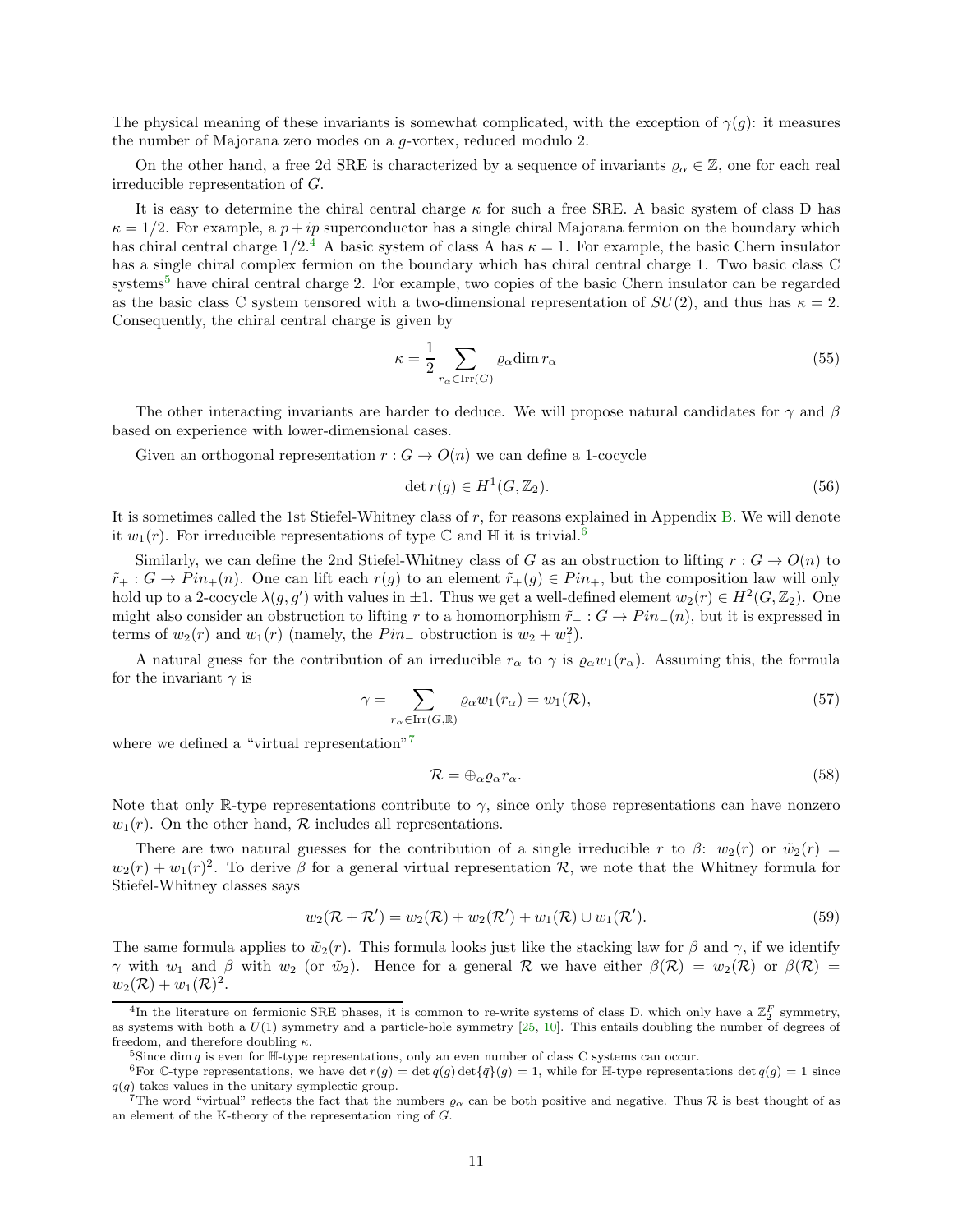A non-trivial check on both of these candidates is that they are compatible with the group supercohomology equation. This equation implies that  $\beta \cup \beta \in H^4(G, \mathbb{Z}_2)$  maps to a trivial class in  $H^4(G, U(1))$ . This is automatically satisfied for both  $\beta = w_2(\mathcal{R})$  and  $\beta = w_2(\mathcal{R}) + w_1(\mathcal{R})^2$ , as shown in Appendix [B.](#page-12-0)

Is there any way to decide between the two candidates for  $\beta$ ? Not without understanding better the physical meaning of β. Indeed, formally, a change of variables  $\beta \mapsto \beta + \gamma \cup \gamma$  is an automorphism of the group of fermionic SRE phases in 2d. This automorphism maps one candidate for  $\beta$  to the other one. Thus formally there are equally good. One can pick one over another only if one assigns  $\beta$  a particular physical meaning. The same is even more true about  $\alpha \in C^3(G, U(1))$ , since it depends on various choices in a complicated way.

Let us make a few remarks about surjectivity of the map from free to interacting SRE phases in the 2d case. It is clear that every value of the parameter  $\gamma \in H^1(G,\mathbb{Z}_2)$  can be realized by free fermionic systems. One can just take two copies of the basic system of class A with opposite values of the chiral central charge  $\kappa$  (for example, a  $p + ip$  superconductor stacked with a  $p - ip$  superconductor) and let G act only on the first copy via a 1-dimensional real representation of G given by the 1-cocycle  $\gamma$ . This construction was used in Ref. [\[26\]](#page-16-10) for the case  $G = \mathbb{Z}_2$ .

One can also ask if every  $\beta$  that solves the supercohomology equation can be realized by free fermions. The answer appears to be no [\[21\]](#page-16-5), for a sufficiently complicated G. The reason is again some highly nontrivial relations satisfied by Stiefel-Whitney classes. Thus not all supercohomology phases in 2d can be realized by free fermions. At the moment we do not know how to find a concrete example of a finite group G for which this happens. It would be interesting to study this question further and in particular determine both  $\alpha$  and  $\beta$  for a general 2d band Hamiltonian with symmetry G.

## <span id="page-11-0"></span>A Pin groups

Here we review the definition and some properties of Pin groups following Ref. [\[27\]](#page-16-11). Just as  $Spin(M)$  is a non-trivial extension of  $SO(M)$  by  $\mathbb{Z}_2$ ,  $Pin_+(M)$  and  $Pin_-(M)$  are extensions of  $O(M)$  by  $\mathbb{Z}_2$ . Since  $O(M)$  has two connected components, so do  $Pin_{\pm}(M)$ . The connected component of the identity for both  $Pin_{+}(M)$  and  $Pin_{-}(M)$  is  $Spin(M)$ .

The groups  $Pin_{\pm}(M)$  can be defined using the Clifford algebra Cl(M). To define  $Pin_{+}(M)$ , one considers the Clifford algebra for the positive metric:

$$
\{\Gamma^I, \Gamma^J\} = 2\delta^{IJ}, \quad I, J = 1, \dots, M. \tag{60}
$$

This is a Z<sub>2</sub>-graded algebra. For any  $a \in Cl(M)$  we let  $\varepsilon(a) = a$  if a is even and  $\varepsilon(a) = -a$  if a is odd. Invertible elements in the Clifford algebra from a group.  $Pin_{+}(M)$  is a subgroup generated by elements of the form  $\psi = \Gamma^I v^I$ , where  $v_I$  is a unit vector in  $\mathbb{R}^M$ . To define the homomorphism  $Pin_+(M) \to O(M)$ , consider the "twisted conjugation map"

$$
\Gamma^{J} \mapsto \varepsilon(a)\Gamma^{J}a^{-1}, \quad a \in Cl(M). \tag{61}
$$

If  $a = \psi$ , then this map becomes

$$
\Gamma^J \mapsto -\psi \Gamma^J \psi^{-1} = \Gamma^J - 2v^J \psi. \tag{62}
$$

This is a hyperplane reflection on the space spanned by  $\Gamma^J$ . Since the whole group  $O(M)$  is generated by hyperplane reflections, twisted conjugation by elements of  $Pin_{+}(M)$  gives a surjective homomorphism from  $Pin_+(M)$  to  $O(M)$ . The kernel of this map is the  $\mathbb{Z}_2$  generated by  $-1$ . The subgroup  $Spin(M) \subset Pin_+(M)$ consists of products of an even number of hyperplane reflections. Note that every hyperplane reflection  $\phi$ squares to the identity in  $Pin_+(M)$ .

The group  $Pin_{-}(M)$  is defined similarly, except that one starts with the "negative" Clifford algebra

$$
\{\Gamma^I, \Gamma^J\} = -2\delta^{IJ}, \quad I, J = 1, \dots, M. \tag{63}
$$

In this case, hyperplane reflections  $\psi$  square to -1, which generates the kernel of the homomorphism  $Spin(M) \to SO(M)$ . In other words, for  $Pin_{-}(M)$ , hyperplane reflections square to fermion parity.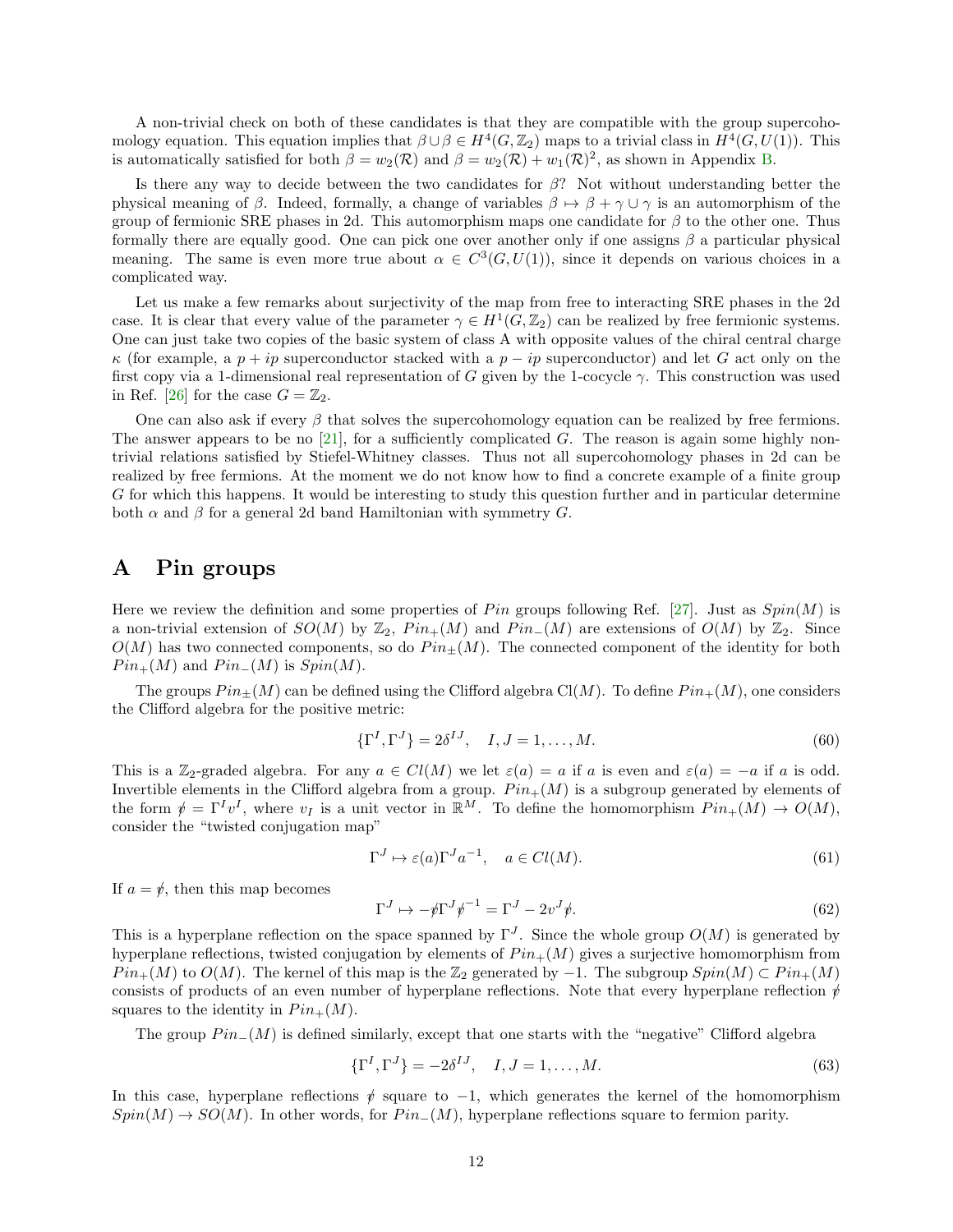Finally, the group  $Pin_c(M)$  is defined as  $(Pin_+(M) \times U(1))/\mathbb{Z}_2^{diag}$ , and its subgroup  $Spin_c(M) \subset$  $Pin_c(M)$  is defined as  $(Spin(M) \times U(1))/\mathbb{Z}_2$ .  $Pin_c(M)$  is an extension of  $O(M)$  by  $U(1)$ , while  $Spin_c(M)$ is an extension of  $SO(M)$  by  $U(1)$ . It is easy to show that the group  $(Pin_{-}(M) \times U(1))/\mathbb{Z}_2$  is isomorphic to  $Pin_c(M)$ . The significance of  $Pin_c(M)$  is the following: if we regard the complexification of the Clifford algebra as the algebra of observables of a fermionic system, then  $Pin_c(M)$  can be identified with the subgroup of those unitaries which act linearly on the generators of the Clifford algebra. Thus lifting a real linear action of a group G on the Clifford generators  $\Gamma^I$  to a unitary action on the Fock space is equivalent to lifting the corresponding homomorphism  $G \to O(M)$  to a homomorphism  $G \to Pin<sub>c</sub>(M)$ . Similarly, if we are given a homomorphism  $G \to SO(M)$ , lifting it to a unitary action on the Fock space is the same as lifting it to a homomorphism  $G \to Spin_c(M)$ .

### <span id="page-12-0"></span>B Characteristic classes of representations of finite groups

The theory of characteristic classes of vector bundles (a classic reference is [\[28\]](#page-16-12)) is familiar to physicists. A version of this construction also gives rise to characteristic classes of representations of a finite group which take values in cohomology of the said group [\[29\]](#page-16-13). Real representations give rise to Stiefel-Whitney and Pontryagin classes, while complex representations give rise to Chern classes.

To define these classes, it is best to think of a real representation of  $G$  of dimension  $n$  as a homomorphism  $R: G \to O(n)$ , which then induces a continuous map of classifying spaces  $\tilde{R}: BG \to BO(n)$ . The map  $\tilde{R}$  is defined up to homotopy only, but this suffices to define cohomology classes on BG by pull-back from  $BO(n)$ . Any cohomology class  $\omega$  on  $BO(n)$  thus defines a cohomology class  $\tilde{R}^*\omega$  on BG. Cohomology classes on  $BO(n)$  are precisely characteristic classes of real vector bundles, and their pull-backs via R are called characteristic classes of the representation R. Similarly, given a complex representation  $R: G \to U(n)$ , we get a continuous map  $\tilde{R}:BG \to BU(n)$ , and can define Chern classes of R by pull-back.

In low dimensions, these classes have a concrete representation-theoretic interpretation. For example, the 1st Stiefel-Whitney class  $w_1(R) \in H^1(G, \mathbb{Z}_2)$  of a real representation R is the obstruction for  $R: G \to O(n)$ to descend to homomorphism  $R': G \to SO(n)$ . Obviously  $w_1(r)(g)$  is given by det  $R(g)$ .

Similarly, the 1st Chern class  $c_1(R) \in H^2(G, \mathbb{Z})$  of a complex representation R can be interpreted as an obstruction for R to descend to  $R': G \to SU(n)$ . The obstruction det  $R(g)$  is a 1-cocycle on G with values in  $U(1)$ . The corresponding class in  $H^2(G,\mathbb{Z})$  is obtained by applying the Bockstein homomorphism (which for finite groups is an isomorphism). Explicitly:

$$
c_1(R)(g, h) = \frac{1}{2\pi i} (\log \det R(gh) - \log \det R(g) - \log \det R(h)).
$$
 (64)

The 2nd Stiefel-Whitney class  $w_2(R) \in H^2(G, \mathbb{Z}_2)$  is an obstruction to lifting R to a homomorphism  $R' : G \to Pin_+(n)$ . One can always define R' as a projective representation, and the corresponding 2cocycle represents  $w_2(R)$ . The image of  $w_2(R)$  in  $H^2(G, U(1))$  under the embedding  $\mathbb{Z}_2 \to U(1)$  is an obstruction to lifting R to a homomorphism  $R': G \to Pin_c(n)$ . In the main text, it is denoted  $w_2^{U(1)}(R)$ . By the isomorphism  $H^2(G, U(1)) \simeq H^3(G, \mathbb{Z})$  (valid for finite groups), this class can be interpreted as an element of  $H^3(G,\mathbb{Z})$ . Then it is known as the 3rd integral Stiefel-Whitney class  $W_3$ .

By functoriality, known relations between cohomology classes of  $BO(n)$  and  $BU(n)$  lead to relations between characteristic classes of representations. Let us describe those of them which we have used in the main text. First of all, the Whitney formula expresses Stiefel-Whitney (or Chern) classes of  $R + R'$  in terms of Stiefel-Whitney (or Chern) classes of  $R$  and  $R'$ :

$$
w_k(R + R') = \sum_{p=0}^{k} w_p(R) \cup w_{k-p}(R').
$$
\n(65)

There are also more complicated formulas expressing characteristic classes of  $R \otimes R'$  in terms of those of R and  $R'$  [\[28\]](#page-16-12). We will only need a particular case: let R be a real representation of odd dimension M, and L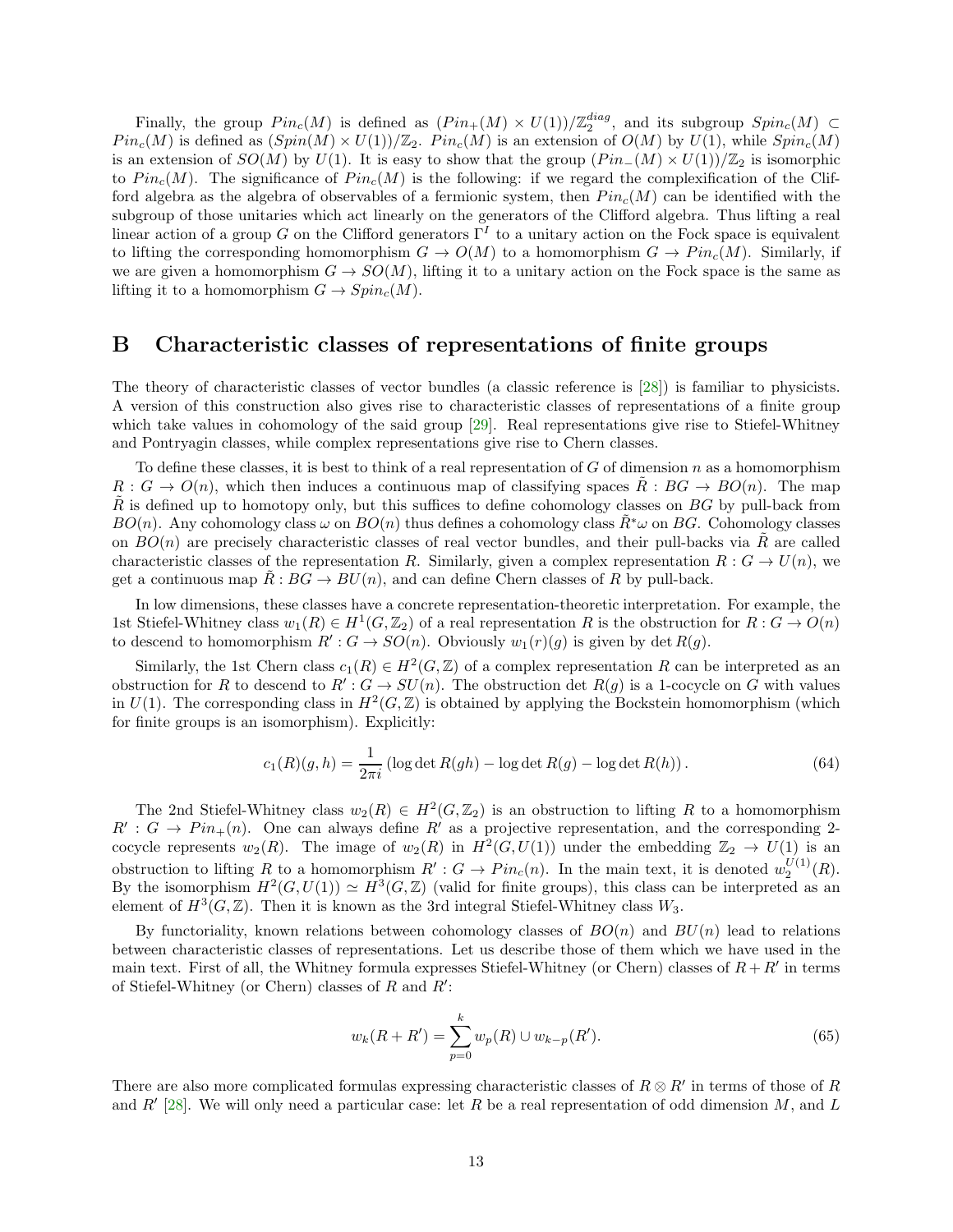be a one-dimensonal real representation, then

$$
w_2(R \otimes L) = w_2(R). \tag{66}
$$

In Section [3.3,](#page-9-1) we propose that given a gapped 2d band Hamiltonian, the invariant  $\beta \in H^2(G, \mathbb{Z}_2)$  of 2d fermionic SRE phases with symmetry  $G \times \mathbb{Z}_2^F$  is given either by  $w_2(R)$  or  $w_2(R) + w_1(R)^2$ , where R is a certain representation of G. The supercohomology equation implies that  $\beta \cup \beta \in H^4(G, \mathbb{Z}_2)$  maps to a trivial class in  $H^4(G, U(1))$ . To show that this is automatically the case for our two candidates, we note that for finite groups  $H^4(G, U(1)) \simeq H^5(G, \mathbb{Z})$ . The class in  $H^5(G, \mathbb{Z})$  corresponding to  $\beta \cup \beta$  can be obtained by applying the Bockstein homomorphism  $H^4(G,\mathbb{Z}_2) \to H^5(G,\mathbb{Z})$ . A mod-2 class is annihilated by the Bockstein homomorphism if and only if it is a mod-2 reduction of an integral class. Now recall the well-known relation between Stiefel-Whitney classes and Pontryagin classes [\[28\]](#page-16-12):

<span id="page-13-1"></span>
$$
w_2^2 = p_1 \mod 2. \tag{67}
$$

Hence  $w_2^2$  is indeed annihilated by the Bockstein homomorphism. The same is true if we replace  $w_2$  with  $w_2 + w_1^2$ . Indeed, since

$$
(w_2 + w_1^2)^2 = w_2^2 + w_1^4,\t\t(68)
$$

it is sufficient to show that  $w_1^4$  maps to a trivial class in  $H^4(G, U(1))$ . Now we recall that  $w_1^2$  is cohomologous to  $\delta\omega/2$ , where  $\omega$  is an integral lift of  $w_1$ . Therefore  $w_1^2$  is cohomologous to  $\frac{1}{2}\delta\omega\cup\frac{1}{2}\delta\omega$ , which is a coboundary of  $\frac{1}{4}\omega \cup \delta \omega$ .

In Section [3.2,](#page-7-0) we show that for a band Hamiltonian, the invariant  $\hat{\alpha} \in H^2(\hat{G}, U(1))$  of 1d fermionic SRE phases with symmetry  $\hat{G}$  is equal to the image of  $w_2(R)$  under the map  $\iota : H^2(\hat{G}, \mathbb{Z}_2) \to H^2(\hat{G}, U(1)),$ for a particular representation R. Obviously, any element in the image of  $\iota$  has order 2, so in general not every element in  $H^2(\hat{G}, U(1))$  can be realized by a band Hamiltonian. But we claimed that for some  $\hat{G}$ , even certain elements of order 2 in  $H^2(\hat{G}, U(1))$  cannot be realized by band Hamiltonians. This happens because not every element in  $H^2(\hat{G}, \mathbb{Z}_2)$  arises as  $w_2(R)$  for some representation R. The reason is again the relation [\(67\)](#page-13-1). It implies that for any representation R of  $\hat{G}$ , the Bockstein homomorphism annihilates  $w_2(R)^2$ . On the other hand, a generic element of  $H^2(\hat{G}, \mathbb{Z}_2)$  need not have this property. An example of a finite group  $\hat{G}$ for which some elements of  $H^2(\hat{G}, \mathbb{Z}_2)$  do not arise as  $w_2(R)$  for any R is given in [\[23\]](#page-16-8).

## <span id="page-13-0"></span>C Beta as a charge pumping invariant

As discussed in Section [3.2,](#page-7-0) fermionic SRE phases in 1d with symmetry  $\hat{G}$  have an invariant  $\beta \in H^1(G, \mathbb{Z}_2)$ . More precisely, this invariant is defined if the invariant  $\gamma$  (the number of boundary fermionic zero modes modulo 2) vanishes. The definition of  $\beta$  given in Ref. [\[13\]](#page-15-10) relies on the properties of boundary zero modes. Namely,  $\beta(g) = 1$  (resp.  $\beta(g) = 0$ ) if  $g \in G$  acts on the boundary Hilbert space by a fermionic (resp. bosonic) operator. Here we explain an alternative formulation of  $\beta \in H^1(G,\mathbb{Z}_2)$  as a charge pumping invariant. Any symmetry  $\hat{g} \in \hat{G}$  gives rise to a loop in the space of 1d band Hamiltonians. The net fermion parity pumped through any point is a  $\mathbb{Z}_2$ -valued invariant of the loop. This is a special case of the Thouless pump [\[30,](#page-16-14) [31\]](#page-16-15).

Given  $\hat{g} \in \hat{G}$  which is a symmetry of a band Hamiltonian  $H(k)$ , we can define a loop in the space of band Hamiltonians as follows. Since  $SO(2N)$  is a connected group, we can choose a path  $\eta : [0,1] \to SO(2N)$  such that  $\eta(0) = 1$  and  $\eta(1) = \widehat{R}(\hat{g})$ . Next we define  $H(k, t) = \eta(t)H(k)\eta(t)^{-1}$ . Since  $\widehat{R}(\hat{g})$  commutes with  $H(k)$ ,  $H(k, 1) = H(k, 0)$ . Thus  $H(k, t)$  is a loop in the space of 1d band Hamiltonians. A general argument [\[30,](#page-16-14) [31\]](#page-16-15) shows that the net fermion parity  $(-1)^{B(\hat{g})}$  pumped through one cycle of this loop does not depend on the choice of path  $\eta$ . This immediately implies that  $B(\hat{g}\hat{g}') = B(\hat{g}) + B(\hat{g}')$ . Thus  $B(\hat{g})$  defines an element of  $H^1(\hat{G},\mathbb{Z}_2).$ 

To evaluate  $B(\hat{g})$ , we apply the general formula from Ref. [\[30\]](#page-16-14) for Hamiltonians in class D. One simplification is that locally in k, t the Berry connection can be taken as  $\eta^{-1}\partial_t\eta$ , and thus its curvature vanishes. Then

<span id="page-13-2"></span>
$$
B(\hat{g}) = \frac{1}{2\pi} \int \text{Tr} \left[ (P_+(0) - P_+(\pi)) \eta(t)^{-1} \partial_t \eta(t) \right] dt \tag{69}
$$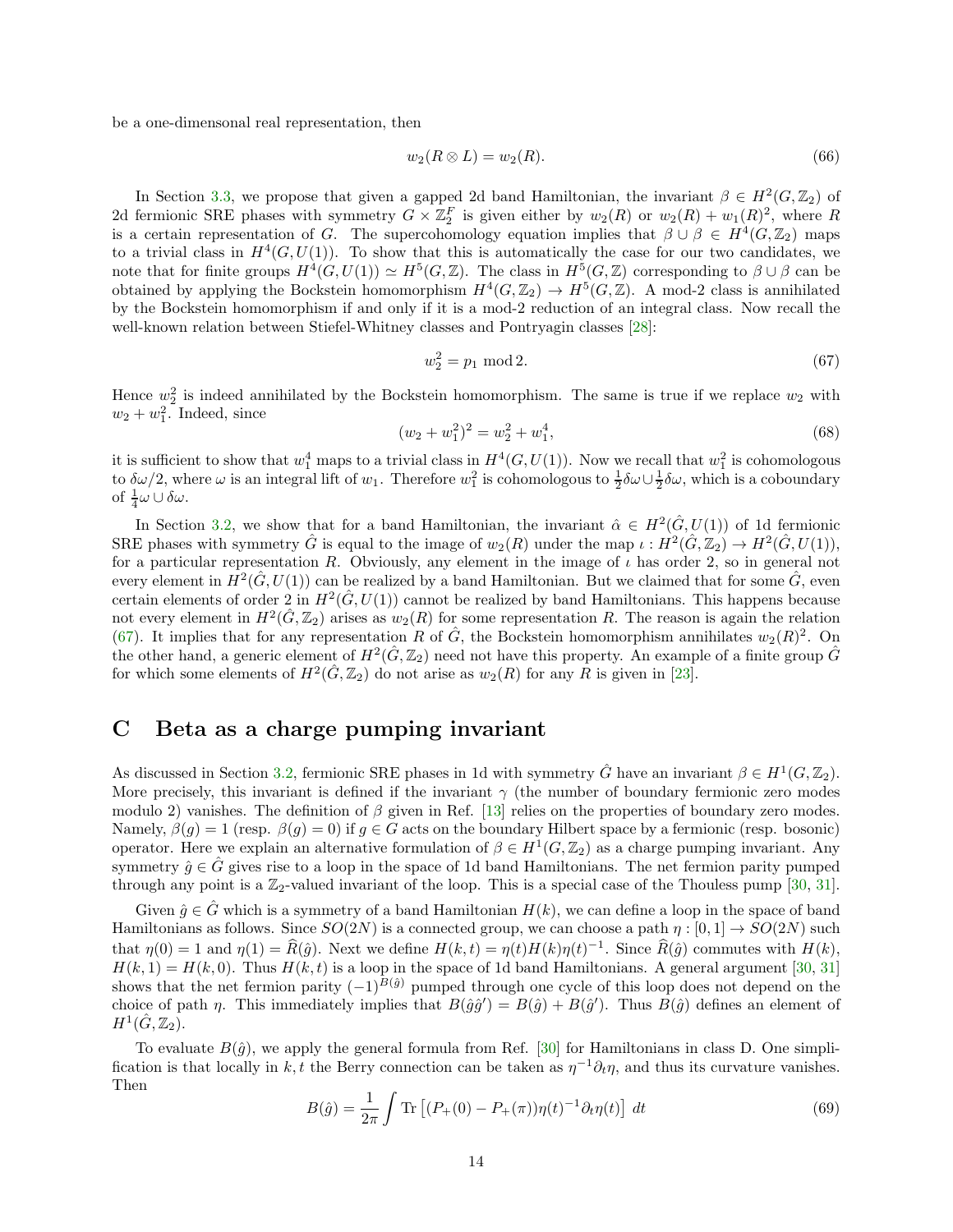where  $P_+(k)$  is the projector to positive-energy states at momentum k.

Next we decompose  $\widehat{R}$  into real irreducible representations  $r_{\alpha}$ . Obviously, each representation contributes independently to  $B(\hat{g})$ . Representations of C-type and H-type do not contribute at all, since the corresponding Hamiltonians can be deformed to trivial ones. A Hamiltonian  $A_{r,ij}$  corresponding to an R-type representation  $r_{\alpha}$  is of class D and can be deformed either to a trivial one or to a trivial one stacked with a single Kitaev chain. In the former case, both the boundary invariant  $(-1)^{\beta(\hat{g})}$  and the charge-pumping invariant  $B(\hat{q})$  are trivial (equal to 1). In the latter case, we get a single Majorana zero mode for each of the  $d_r = \dim r$  basis vectors of r, so the boundary invariant  $(-1)^{\beta(\hat{g})}$  is equal to  $\det r(g)$ . We just need to verify that  $B(\hat{g})$  is also equal to det r(g) for  $d_r$  copies of the Kitaev chain. The on-site representation of  $\hat{G}$ is given by  $\widehat{R} = r \oplus r$  in this case.

For  $d_r$  copies of the Kitaev chain, the projector to positive-energy states is

$$
P_{+}(k) = \frac{1}{2} \left( \mathbb{1}_2 - \sigma_y \sin k + \sigma_z \cos k \right) \otimes \mathbb{1}_{d_r},\tag{70}
$$

which commutes with  $\widehat{R}(\hat{g}) = \mathbb{1}_2 \otimes r(\hat{g})$  and satisfies  $P_+(0)\widehat{R}(\hat{g}) = r(\hat{g}) \oplus 0$  and  $P_+(\pi)\widehat{R}(\hat{g}) = 0 \oplus r(\hat{g})$ . Let  $\eta(t)$  be a path in  $SO(2d_r)$  from 1 to  $R(\hat{g})$ . We may choose it to belong to the  $U(d_r)$  subgroup of matrices that commute with  $P_+(0)$  and  $P_+(\pi)$ . Then  $\eta(t) = q(t) \oplus \bar{q}(t)$  for a path  $q(t)$  through  $U(d_r)$  from 1 to  $r(\hat{g})$ .

Substituting all this into [\(69\)](#page-13-2), we get

$$
B(\hat{g}) = \frac{1}{2\pi} \int \text{Tr}\left( (P_+(0) - P_+(\pi))\eta(t)^{-1} \partial_t \eta(t) \right) dt = \frac{1}{2\pi} \int \text{Tr}\left( q(t)^{-1} \partial_t q(t) - \bar{q}(t)^{-1} \partial_t \bar{q}(t) \right) dt. \tag{71}
$$

Note that this vanishes whenever  $q(t) = \bar{q}(t)$  at all t. We now show how to recover  $(-1)^{B(\hat{g})} = \det r(\hat{q})$ .

If  $r(\hat{g})$  has determinant +1, it lives in  $SO(d_r)$ , which is path-connected. Hence the path  $q(t)$  from 1 to  $r(\hat{g})$  may be taken to lie in  $SO(d_r) \subset U(d_r)$ . Therefore  $q(t) = \bar{q}(t)$  is real, and so  $B(\hat{g}) = 0$ .

If  $r(\hat{g})$  has determinant  $-1$ , we construct  $q(t)$  as follows. First connect 1 to diag( $-1, +1, +1, \ldots, +1$ ) by diag( $\exp(it)$ , +1, +1, ..., +1). Now that the determinant is -1, we may get to  $r(\hat{q})$  through a real path in the identity-disconnected component of  $O(d_r)$ . This second segment of the path contributes nothing to  $B(\hat{g})$ . It remains to compute the contribution of the first segment, where  $q(t) = \exp(it) \oplus 1$ :

$$
B(\hat{g}) = \frac{1}{2\pi} \int \left( e^{-it} \partial_t e^{it} - e^{it} \partial_t e^{-it} \right) dt = 1.
$$
 (72)

This completes the proof that  $B(\hat{g}) = \beta(\hat{g})$ . In particular,  $B(P) = 0$ , i.e. B is really a homomorphism from  $G = \hat{G}/\mathbb{Z}_2^F$  to  $\mathbb{Z}_2$ .

The interpretation of  $\beta(g)$  in terms of a fermion-parity pump has the following intuitive reason. Assume that one can make a "Wick rotation" of the pump. Then the twist by  $\hat{g}$  along the "time" direction gets reinterpreted as a twist along the spatial direction. The invariant  $B(\hat{g})$  can be re-interpreted as the fermionic parity of the ground state of the system with an  $\hat{q}$ -twist, or equivalently as the fermionic parity of the  $\hat{q}$ domain wall. On the other hand, it is known [\[17\]](#page-16-1) that this is yet another interpretation of the invariant  $\beta$ .

To conclude this section, we show how to compute  $B(q) = \beta(q)$  from the holonomy of the Berry connection between  $k = 0$  and  $k = \pi$ . This makes the topological nature of  $B(g)$  explicit. Recall first how the holonomy is defined. If there are 2N Majorana fermions per site, a free 1d Hamiltonian can be described by a nondegenerate  $2N \times 2N$  matrix  $X(k)$ , where k is the momentum [\[10\]](#page-15-14). At  $k = 0$  and  $k = \pi$  this matrix is real and skew-symmetric. We can bring  $X(0)$  to the standard form  $X_0$  using an orthogonal transformation  $O(0) \in O(2N)$ . Similarly, we use  $X(\pi)$  to define  $O(\pi) \in O(2N)$ . The holonomy of the Berry connection is  $O = O(\pi)O(0)^{-1}$ . The invariant  $(-1)^{\gamma}$  is equal to the sign of det O [\[32\]](#page-16-16). If  $\gamma$  vanishes, then det  $O(0)$ and det  $O(\pi)$  have the same sign, and by a choice of basis we may assume that both  $O(\pi)$  and  $O(0)$  lie in  $SO(2N)$ .

To define a topological invariant associated to an element  $\hat{q} \in \hat{G}$ , we choose a path  $\eta(t): [0,1] \to SO(2N)$ from the identity to  $\hat{R}(\hat{g})$ . Consider now the following map from [0, 1] to  $SO(2N)$ :

$$
\Pi(t) = \begin{cases} \eta(2t), & 0 \le t \le 1/2, \\ O\eta(2-2t)O^{-1}, & 1/2 \le t \le 1. \end{cases}
$$
\n(73)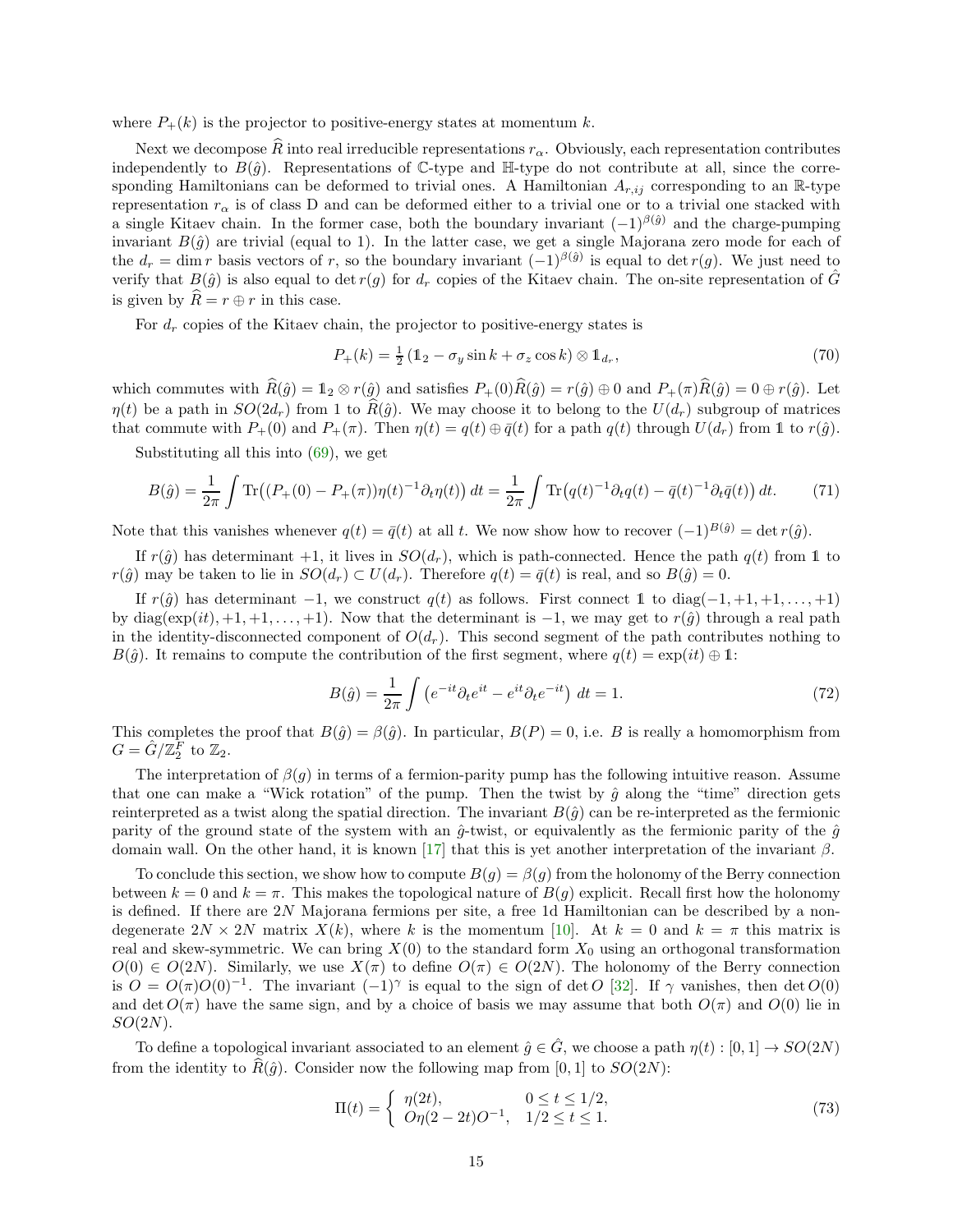Since  $O \equiv O(\pi)O(0)^{-1}$  is the holonomy of the Berry connection from 0 to  $\pi$ , it commutes with all symmetries of the Hamiltonian, including  $\hat{R}(\hat{q})$  for all  $\hat{q} \in \hat{G}$ . This implies that  $\Pi(t)$  is a loop in  $SO(2N)$ . We claim that  $B(\hat{g})$  is the class of this loop in  $\pi_1(SO(2N)) = \mathbb{Z}_2$ .

This definition is independent of the path from 1 to  $\hat{R}(\hat{g})$ . Any two paths differ (in the sense of homotopy theory) by a loop in  $SO(2N)$ . Thus changing the path will result in composing  $\Pi(t)$  with a loop and its conjugation by O. Since these two loops are homotopic, the homotopy class  $[\Pi]$  is unchanged.

To prove that the homotopy class of the loop  $\Pi$  coincides with  $B(\hat{q})$ , one can follow the same strategy as before: use homotopy-invariance to reduce to the case of a single Kitaev chain, and then compute the invariant by choosing a particularly convenient path.

# <span id="page-15-0"></span>References

- [1] A. Kitaev, "Periodic table for topological insulators and superconductors," published in Advanced in Theoretical Physics: Landau Memorial Conference, Chernogolovka, Russia, 2008, AIP Conference Proceedings 1134, pp. 22-30 [\[arXiv:0901.2686\]](http://arxiv.org/abs/0901.2686).
- <span id="page-15-1"></span>[2] A. P. Schnyder, S. Ryu, A. Furusaki, A. W. W. Ludwig, "Classification of Topological Insulators and Superconductors," ibid. pp. 10-21 [\[arXiv:0905.2029\]](http://arxiv.org/abs/0905.2029)
- <span id="page-15-2"></span>[3] S. Ryu, A. P. Schnyder, A. Furusaki, A. W. W. Ludwig, "Topological Insulators and Superconductors: Tenfold Way and Dimensional Hierarchy," New J. Phys. 12, 065010 (2010).
- <span id="page-15-3"></span>[4] J. C. Y. Teo, L. Fu, and C. L. Kane, "Surface states of the topological insulator  $Bi_{1-x}Sb_x$ ," Phys. Rev. B 78, 045426 (2008).
- <span id="page-15-4"></span>[5] R. S. K. Mong, A. M. Essin, J. E. Moore, "Antiferromagnetic topological insulators," Phys. Rev. B 81, 245209 (2010).
- <span id="page-15-6"></span><span id="page-15-5"></span>[6] L. Fu, "Topological Crystalline Insulators," Phys. Rev. Lett. 106, 106802 (2011).
- [7] J. Kruthoff, J. de Boer, J. van Wezel, C. L. Kane, R-J. Slager, "Topological Classification of Crystalline Insulators through Band Structure Combinatorics," Phys. Rev. X 7, 041069 (2017).
- <span id="page-15-7"></span>[8] D. S. Freed, G. W. Moore, "Twisted Equivariant Matter," Annales Henri Poincaré, vol. 14 (8), p. 1927–2023 (2013).
- <span id="page-15-8"></span>[9] Y. Ando, L. Fu "Topological Crystalline Insulators and Topological Superconductors: From Concepts to Materials," Annual Review of Condensed Matter Physics 6 (1), 361 (2015).
- <span id="page-15-14"></span>[10] C. K. Chiu, J. C. Y. Teo, A. P. Schnyder, and S. Ryu, "Classification of topological quantum matter with symmetries," Rev. Mod. Phys. 88, 035005 (2016).
- <span id="page-15-13"></span>[11] A. Kapustin, R. Thorngren, A. Turzillo, Z. Wang. "Fermionic symmetry protected topological phases and cobordisms," J. High Energy Physics 2015, 1-21 (2015).
- <span id="page-15-9"></span>[12] X. Chen, Z. Gu, X. Wen, "Complete Classification of 1D Gapped Quantum Phases in Interacting Spin Systems," Phys. Rev. B 84, 235128 (2011).
- <span id="page-15-10"></span>[13] L. Fidkowski, A. Kitaev, "Topological phases of fermions in one dimension," Phys. Rev. B 83, 075103 (2011).
- <span id="page-15-11"></span>[14] Z-C. Gu, X-G. Wen, "Symmetry-protected topological orders for interacting fermions: Fermionic topological nonlinear  $\sigma$ -models and a special group supercohomology theory," Phys. Rev. B **90**, 115141 (2014).
- <span id="page-15-12"></span>[15] L. Bhardwaj, D. Gaiotto, A. Kapustin, "State sum constructions of spin-TFTs and string net constructions of fermionic phases of matter," J. High Energy Physics 2017, 96 (2017).